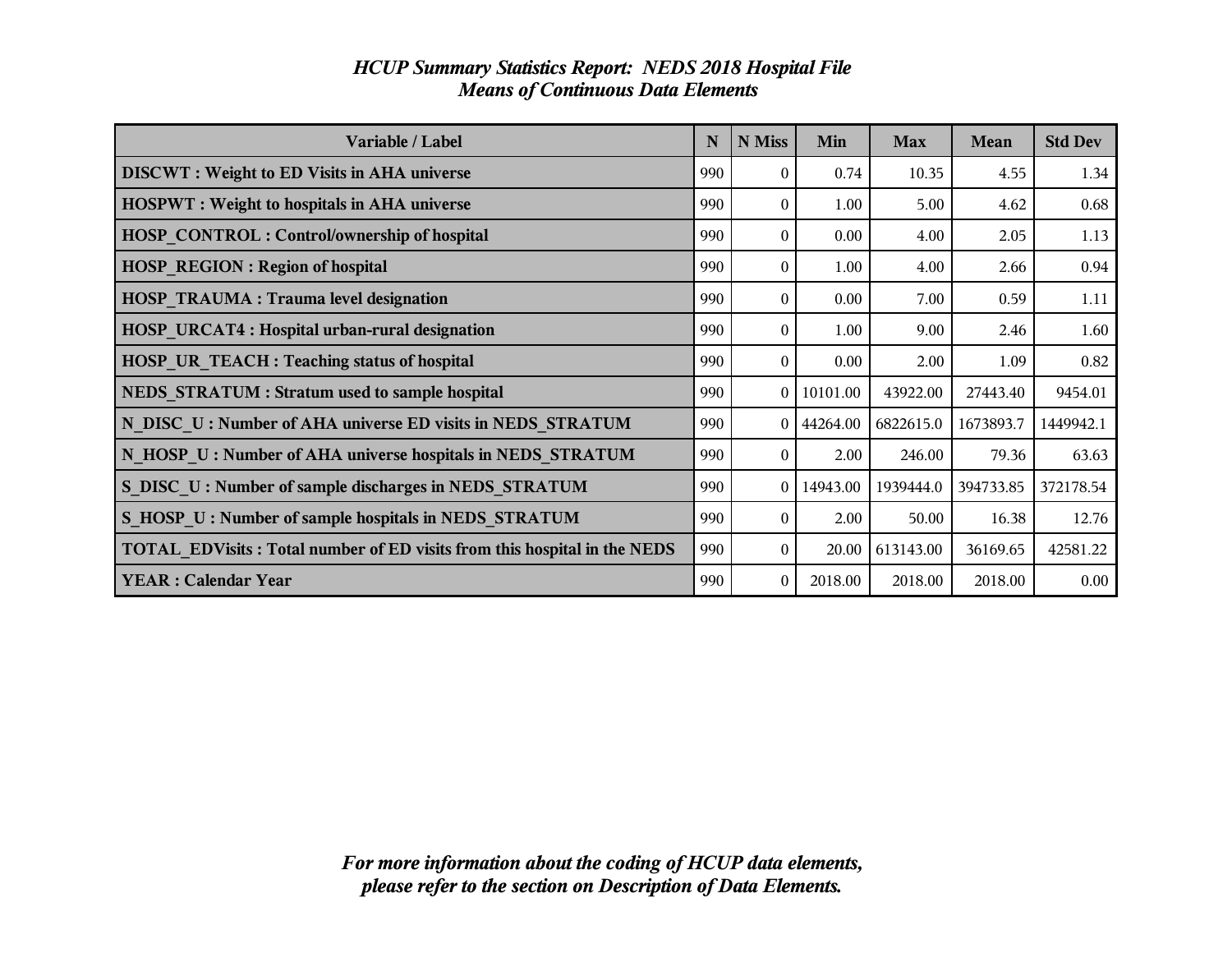## *HCUP Summary Statistics Report: NEDS 2018 Hospital File Frequency Distribution for DISCWT*

|           | <b>DISCWT</b>   Frequency | Percent |
|-----------|---------------------------|---------|
| Non-blank | 990                       | 100.00  |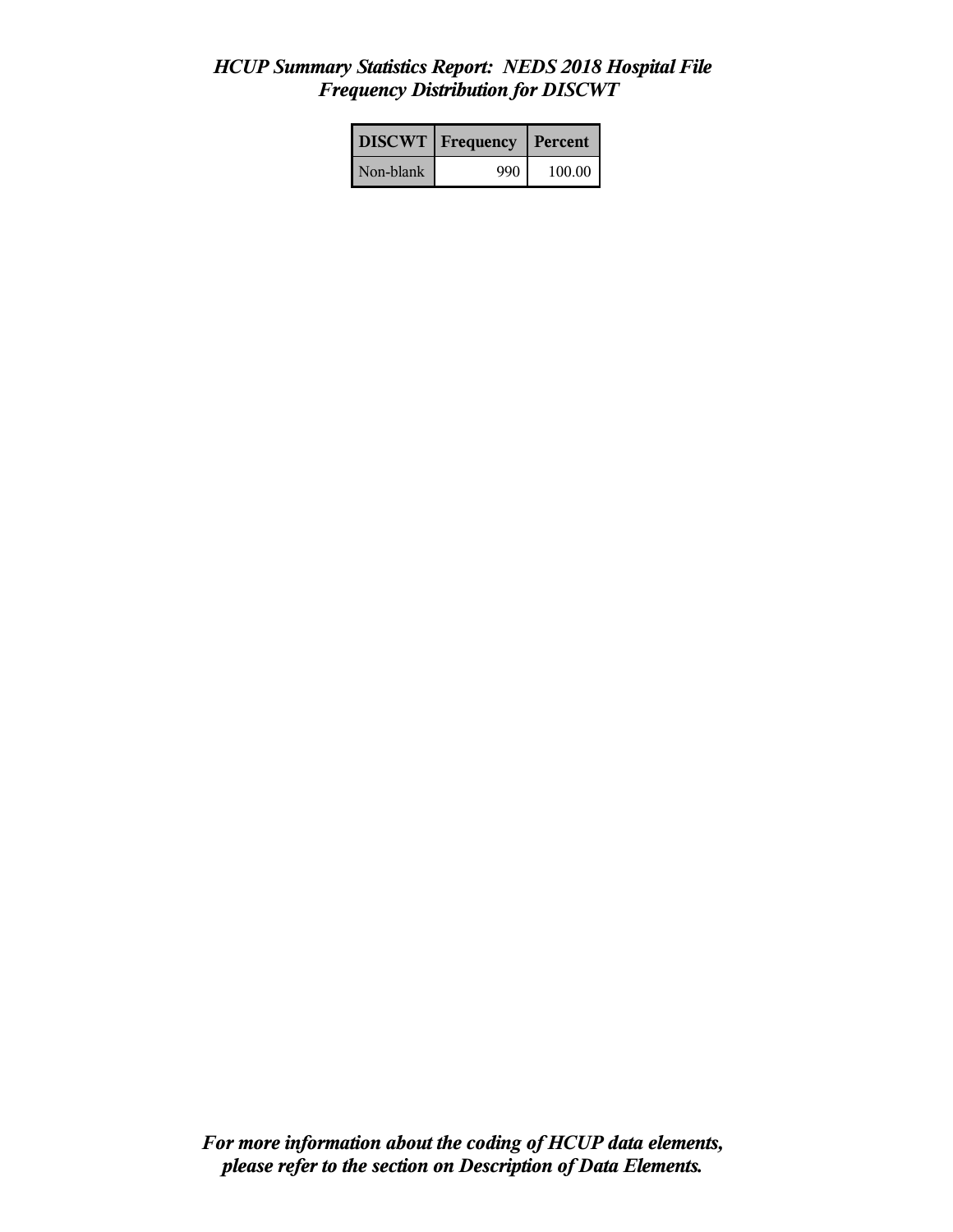## *HCUP Summary Statistics Report: NEDS 2018 Hospital File Frequency Distribution for HOSPWT*

| <b>HOSPWT</b>   Frequency |     | Percent |
|---------------------------|-----|---------|
| Non-blank                 | 990 | 100.00  |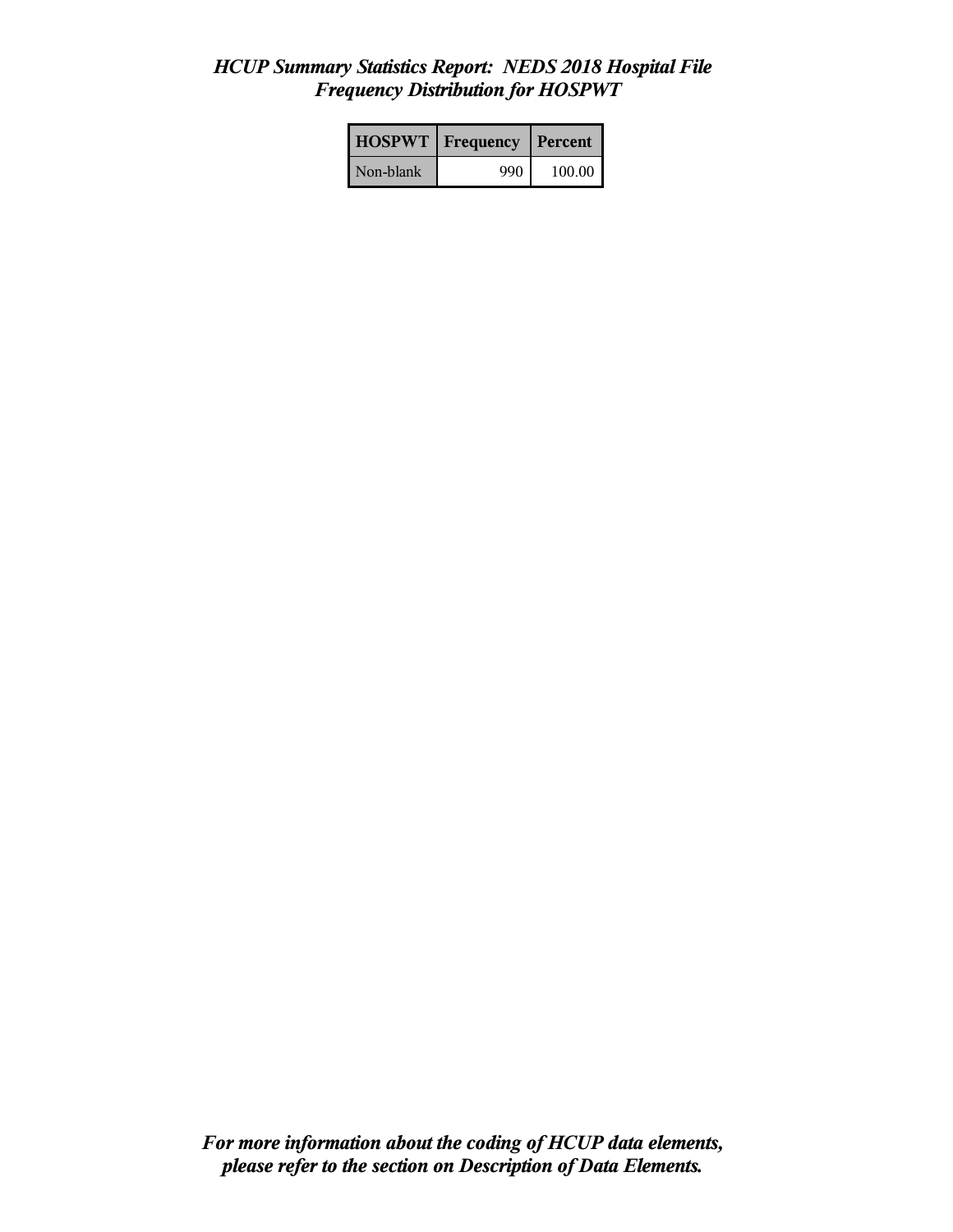### *HCUP Summary Statistics Report: NEDS 2018 Hospital File Frequency Distribution for HOSP\_CONTROL*

| <b>HOSP CONTROL</b>                           | Frequency | <b>Percent</b> |
|-----------------------------------------------|-----------|----------------|
| 0: Government or private (collapsed category) | 87        | 8.79           |
| 1: Government, non-federal (public)           | 208       | 21.01          |
| 2: Private, not-for-profit (voluntary)        | 400       | 40.40          |
| 3: Private, investor-owned (proprietary)      | 154       | 15.56          |
| 4: Private (collapsed category)               | 141       |                |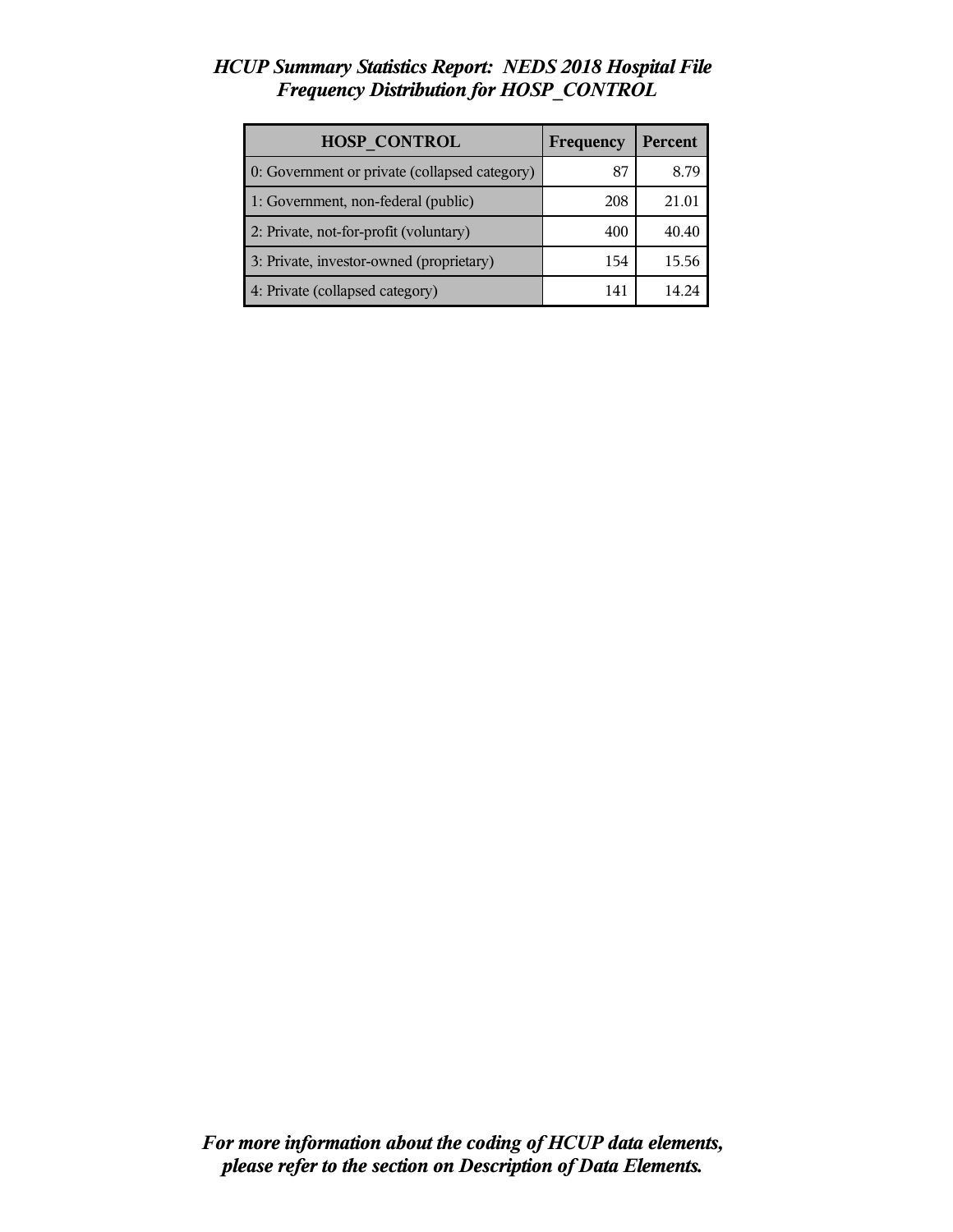#### *HCUP Summary Statistics Report: NEDS 2018 Hospital File Frequency Distribution for HOSP\_ED*

| <b>HOSP ED</b> | <b>Frequency</b> | l Percent |
|----------------|------------------|-----------|
| Non-blank      | 990              | 100.00    |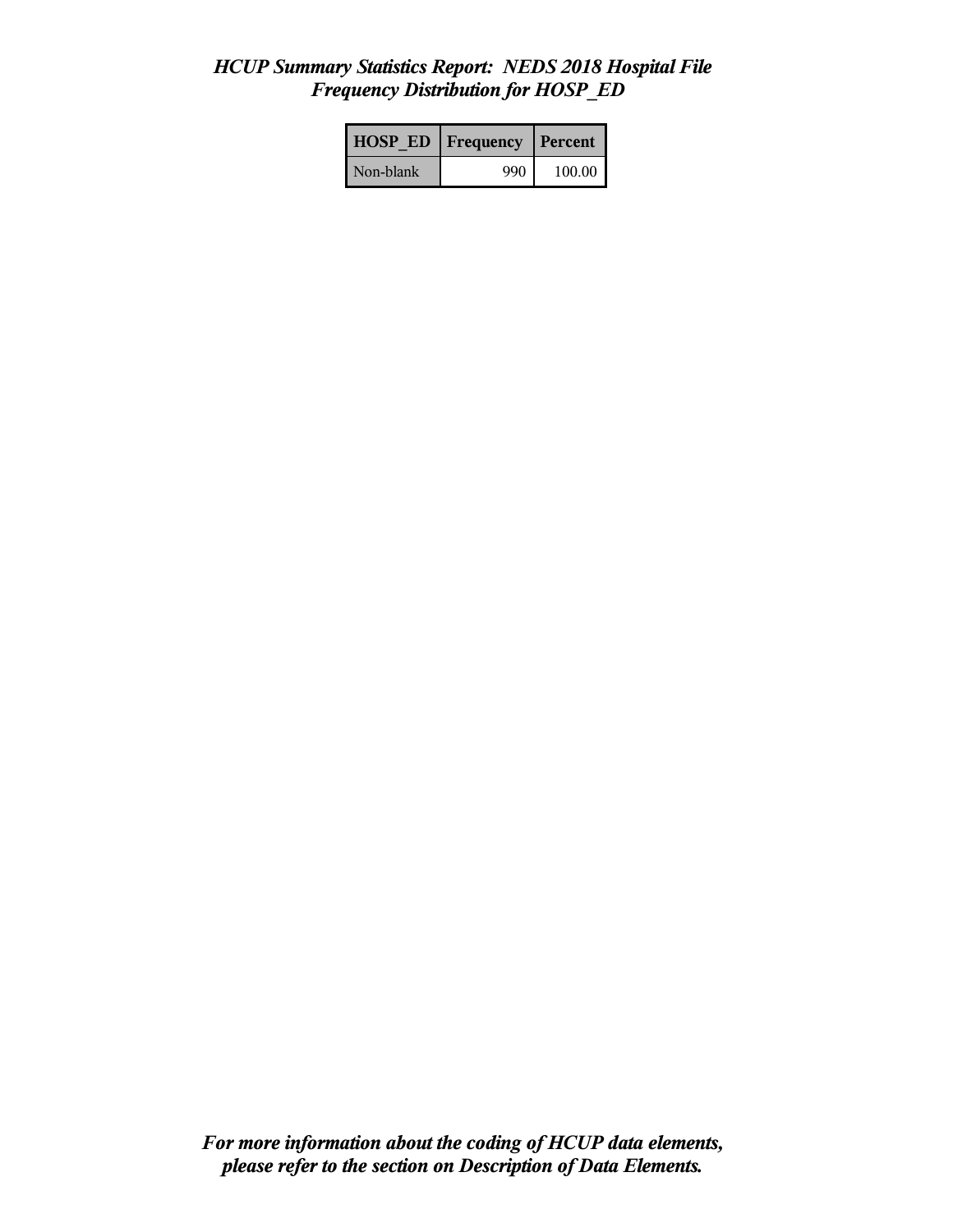| <b>HOSP REGION</b> | Frequency | Percent |
|--------------------|-----------|---------|
| 1: Northeast       | 122       | 12.32   |
| 2: Midwest         | 293       | 29.60   |
| 3: South           | 375       | 37.88   |
| 4: West            | 200       | 20.20   |

## *HCUP Summary Statistics Report: NEDS 2018 Hospital File Frequency Distribution for HOSP\_REGION*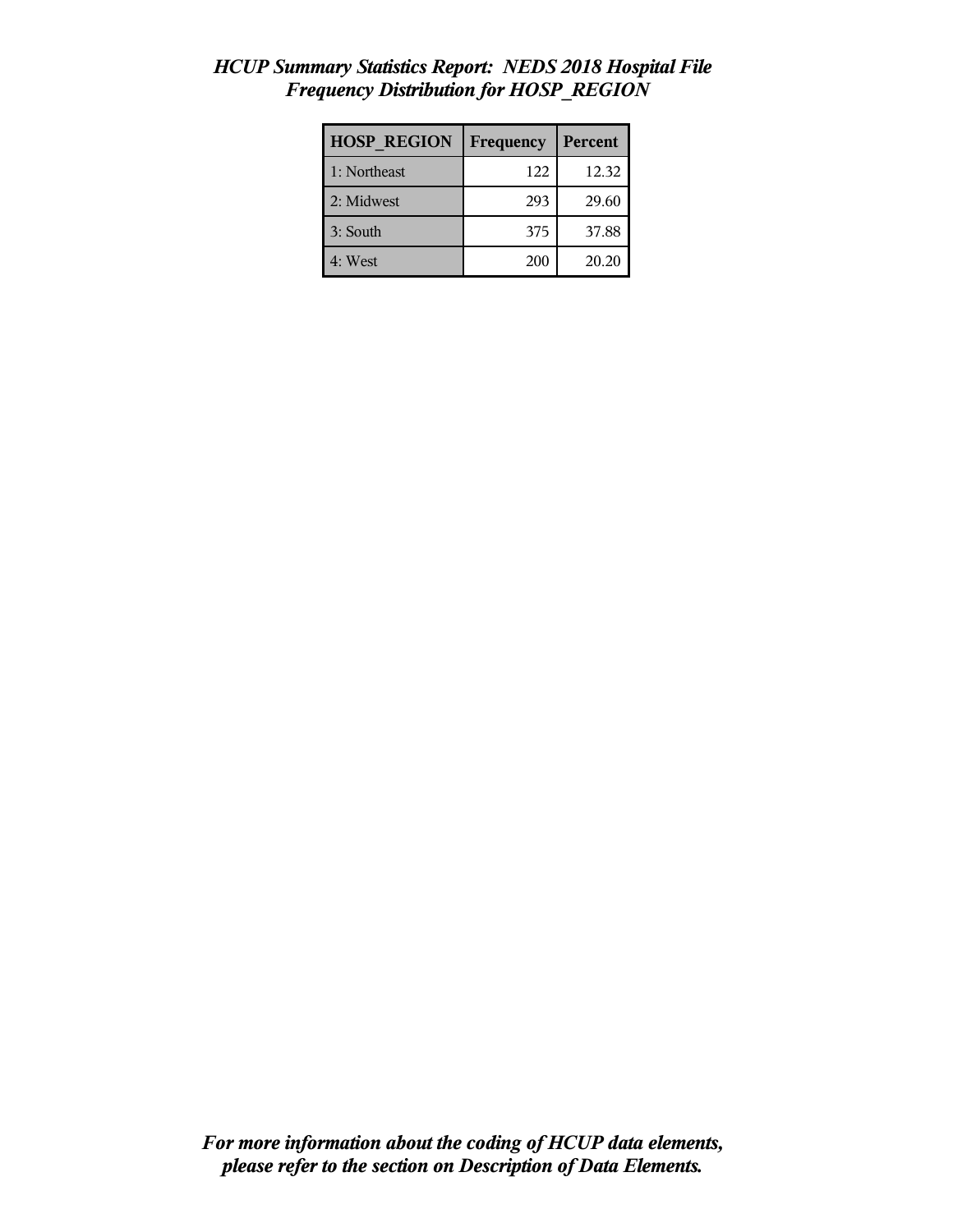## *HCUP Summary Statistics Report: NEDS 2018 Hospital File Frequency Distribution for HOSP\_TRAUMA*

| <b>HOSP TRAUMA</b>                                 | Frequency | Percent |
|----------------------------------------------------|-----------|---------|
| 0: Non-trauma center                               | 729       | 73.64   |
| 1: Trauma center level 1                           | 66        | 6.67    |
| 2: Trauma center level 2                           | 84        | 8.48    |
| 3: Trauma center level 3                           | 107       | 10.81   |
| 7: Trauma center level 2 or 3 (collapsed category) | $\leq$ 10 | $***$   |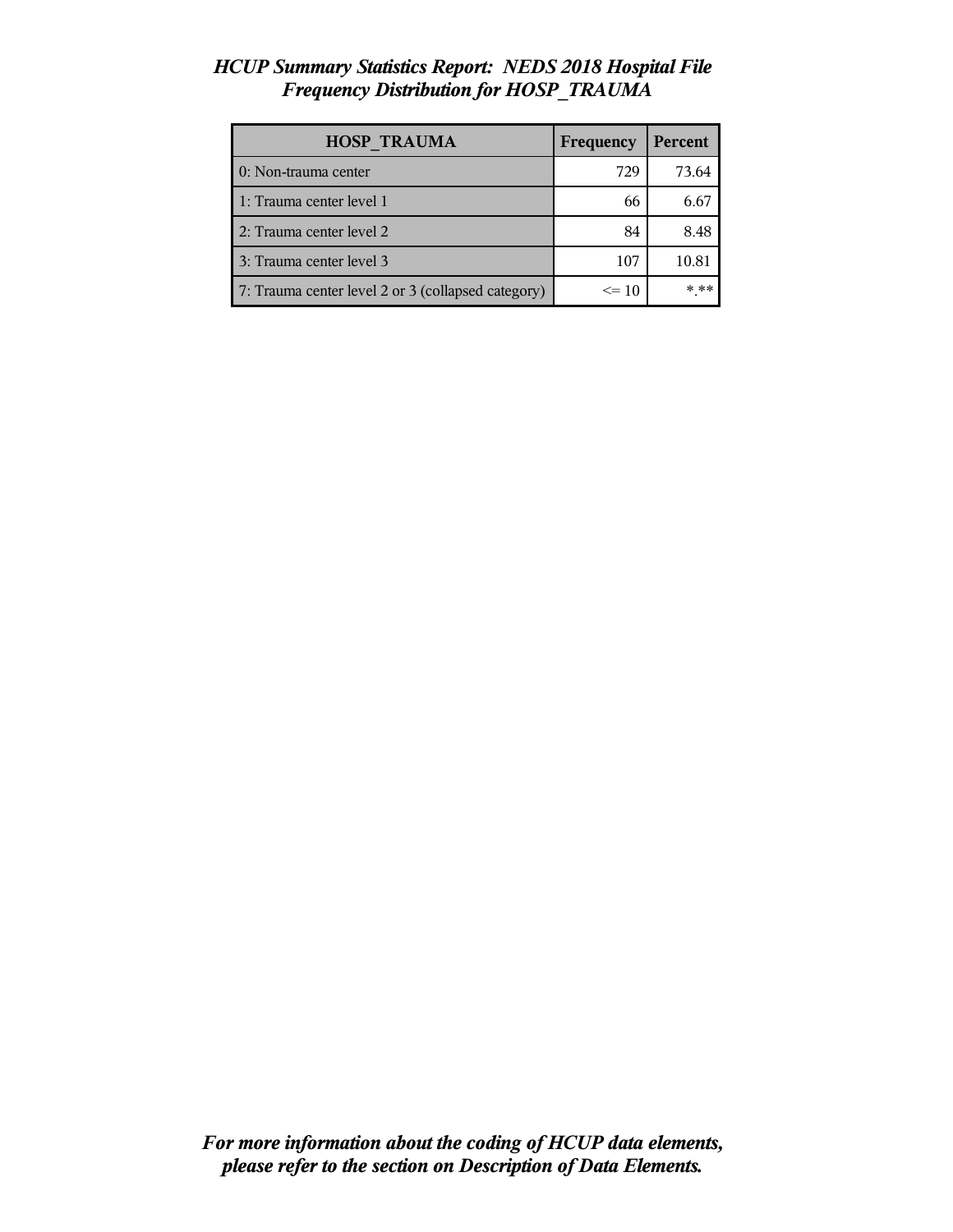## *HCUP Summary Statistics Report: NEDS 2018 Hospital File Frequency Distribution for HOSP\_URCAT4*

| <b>HOSP URCAT4</b>                                             | Frequency | Percent |
|----------------------------------------------------------------|-----------|---------|
| 1: Large metropolitan areas with at least 1 million residents  | 331       | 33.43   |
| 2: Small metropolitan areas with less than 1 million residents | 271       | 27.37   |
| 3: Micropolitan areas                                          | 136       | 13.74   |
| 4: Not metropolitan or micropolitan                            | 222       | 22.42   |
| 7: Small Metro or Micro areas (2 or 3)                         | $\leq 10$ | $***$   |
| 8: Metropolitan areas (1 or 2)                                 | $\leq 10$ | * **    |
| 9: Non metropolitan areas (3 or 4)                             | 25        | 2.53    |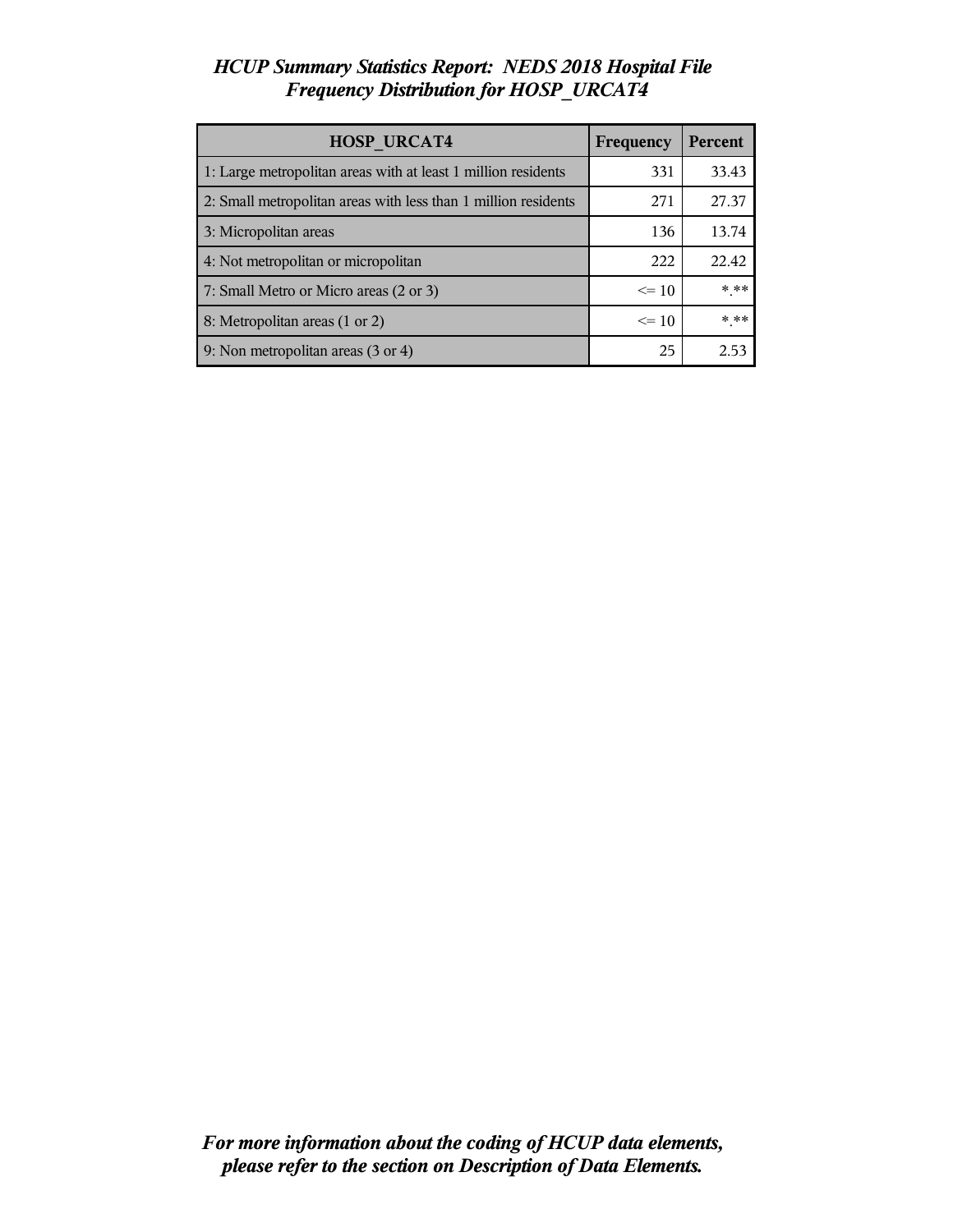# *HCUP Summary Statistics Report: NEDS 2018 Hospital File Frequency Distribution for HOSP\_UR\_TEACH*

| <b>HOSP UR TEACH</b>        | Frequency | Percent |
|-----------------------------|-----------|---------|
| 0: Metropolitan nonteaching | 290       | 29.29   |
| 1: Metropolitan teaching    | 317       | 32.02   |
| 2: Non-metropolitan         | 383       | 38.69   |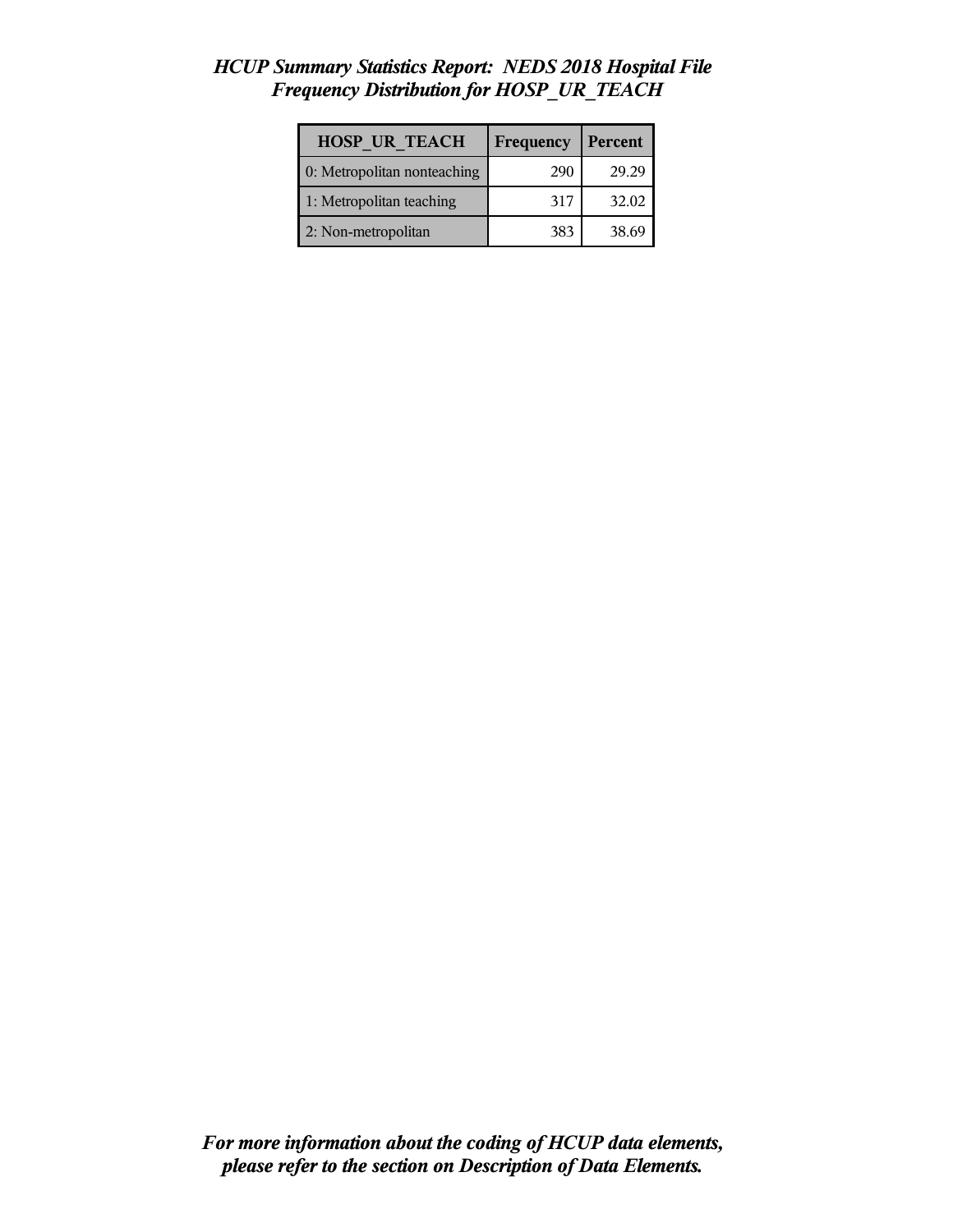## *HCUP Summary Statistics Report: NEDS 2018 Hospital File Frequency Distribution for N\_DISC\_U*

| N DISC U   Frequency |     | l Percent |
|----------------------|-----|-----------|
| Non-blank            | 990 | 100.00    |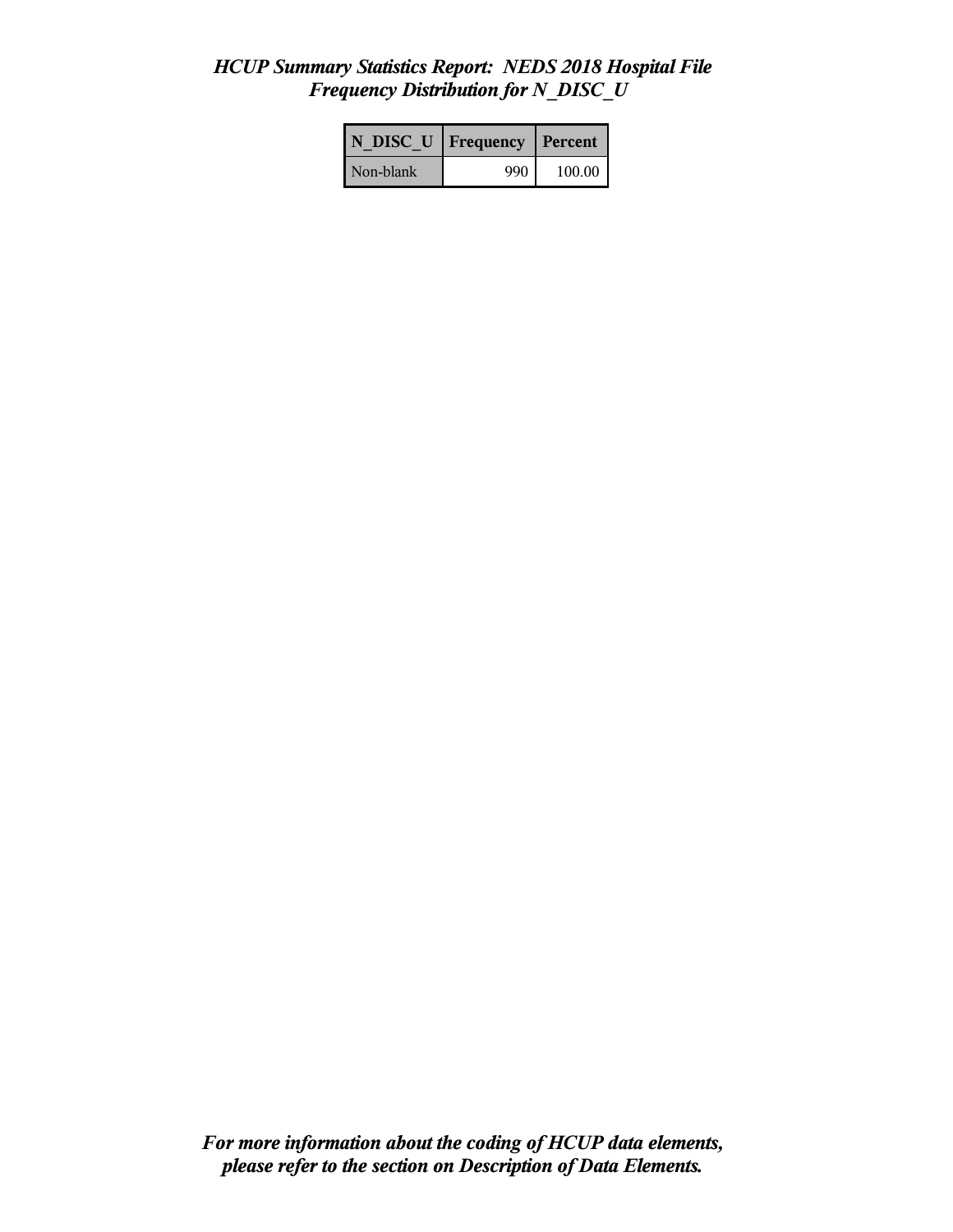## *HCUP Summary Statistics Report: NEDS 2018 Hospital File Frequency Distribution for N\_HOSP\_U*

| N HOSP U Frequency |     | Percent |
|--------------------|-----|---------|
| Non-blank          | 990 | 100.00  |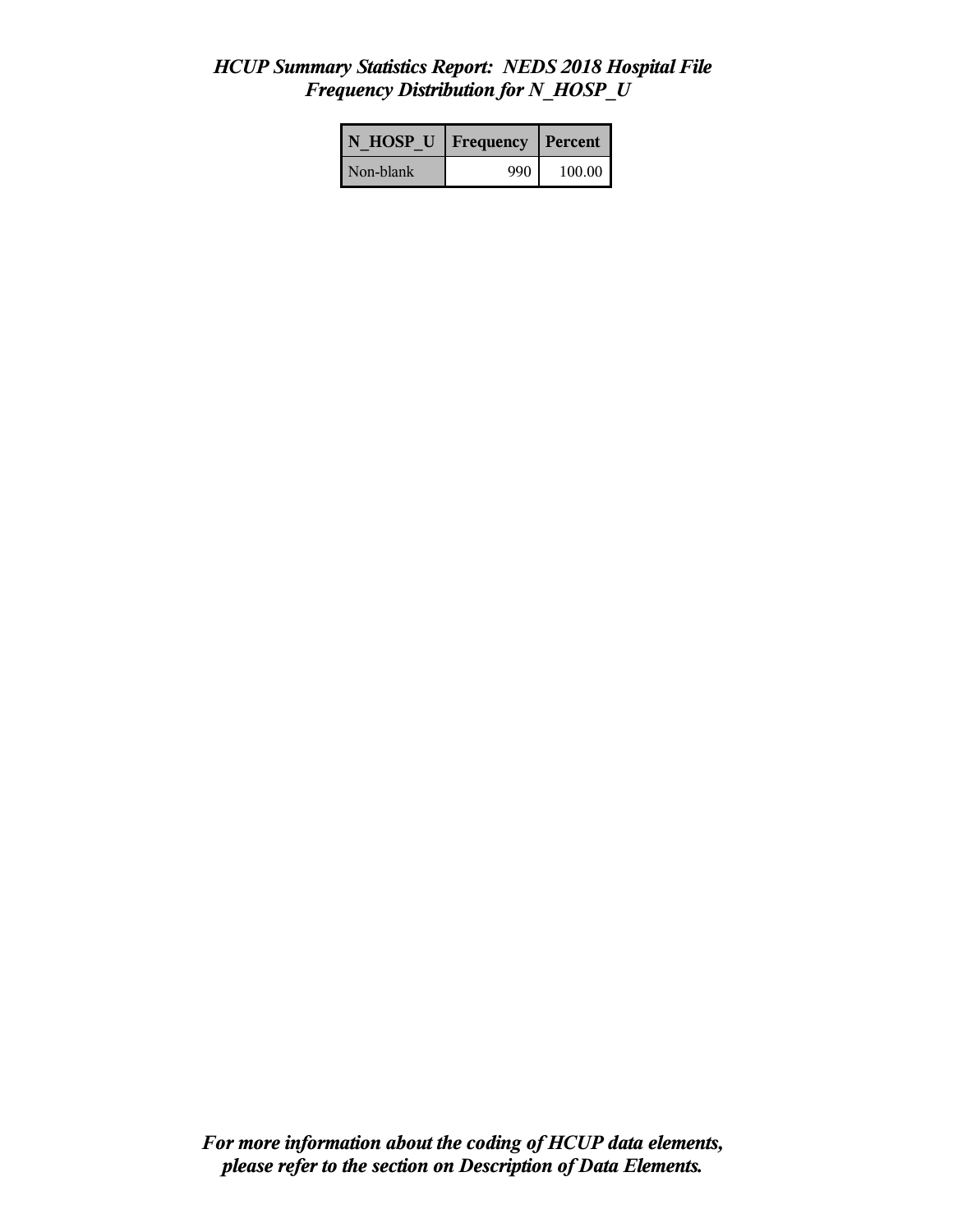## *HCUP Summary Statistics Report: NEDS 2018 Hospital File Frequency Distribution for S\_DISC\_U*

| S DISC U  | Frequency | Percent |
|-----------|-----------|---------|
| Non-blank | 990       | 100.00  |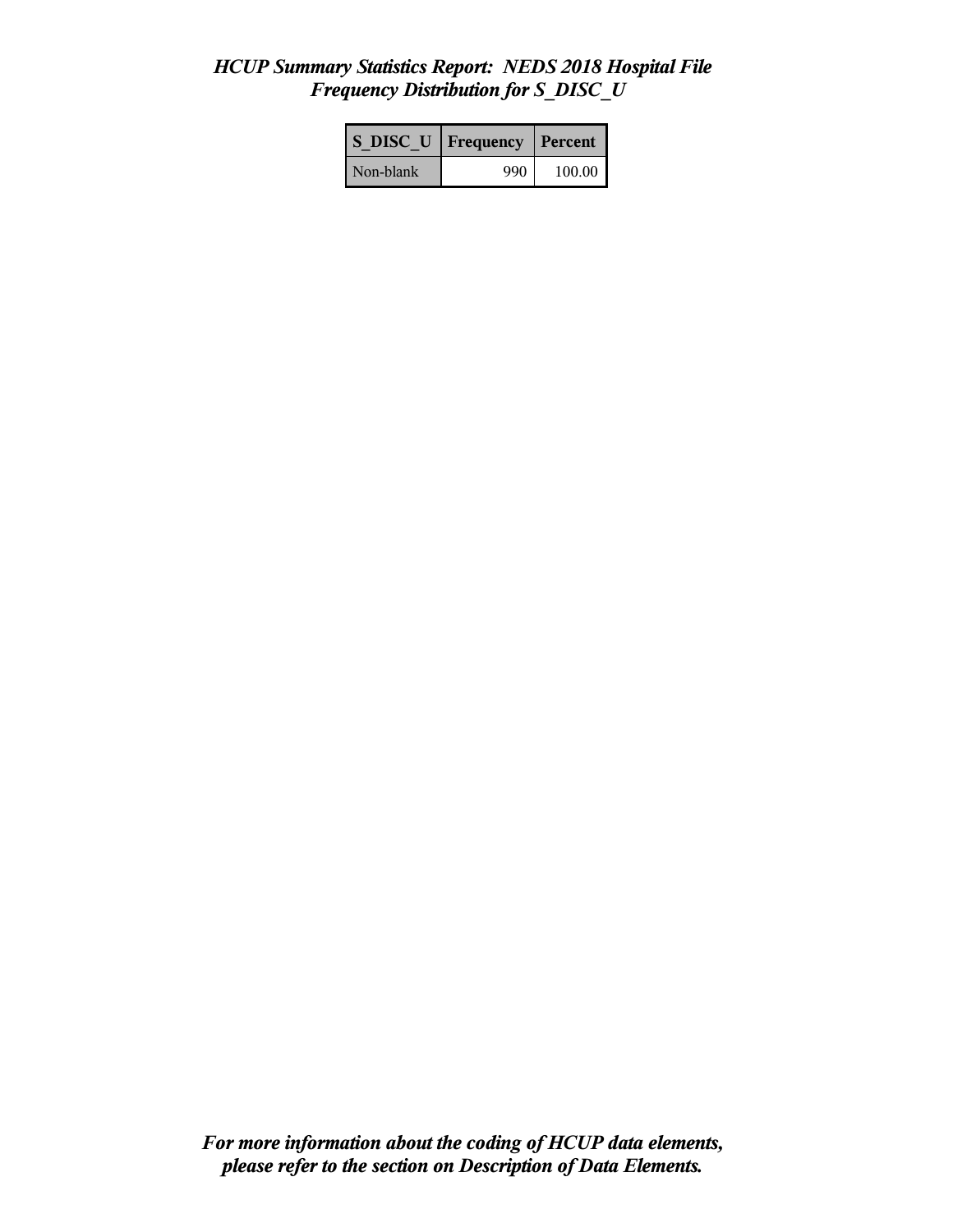## *HCUP Summary Statistics Report: NEDS 2018 Hospital File Frequency Distribution for S\_HOSP\_U*

| <b>S HOSP U</b> | <b>Frequency</b> | Percent |
|-----------------|------------------|---------|
| Non-blank       | 990              | 100.00  |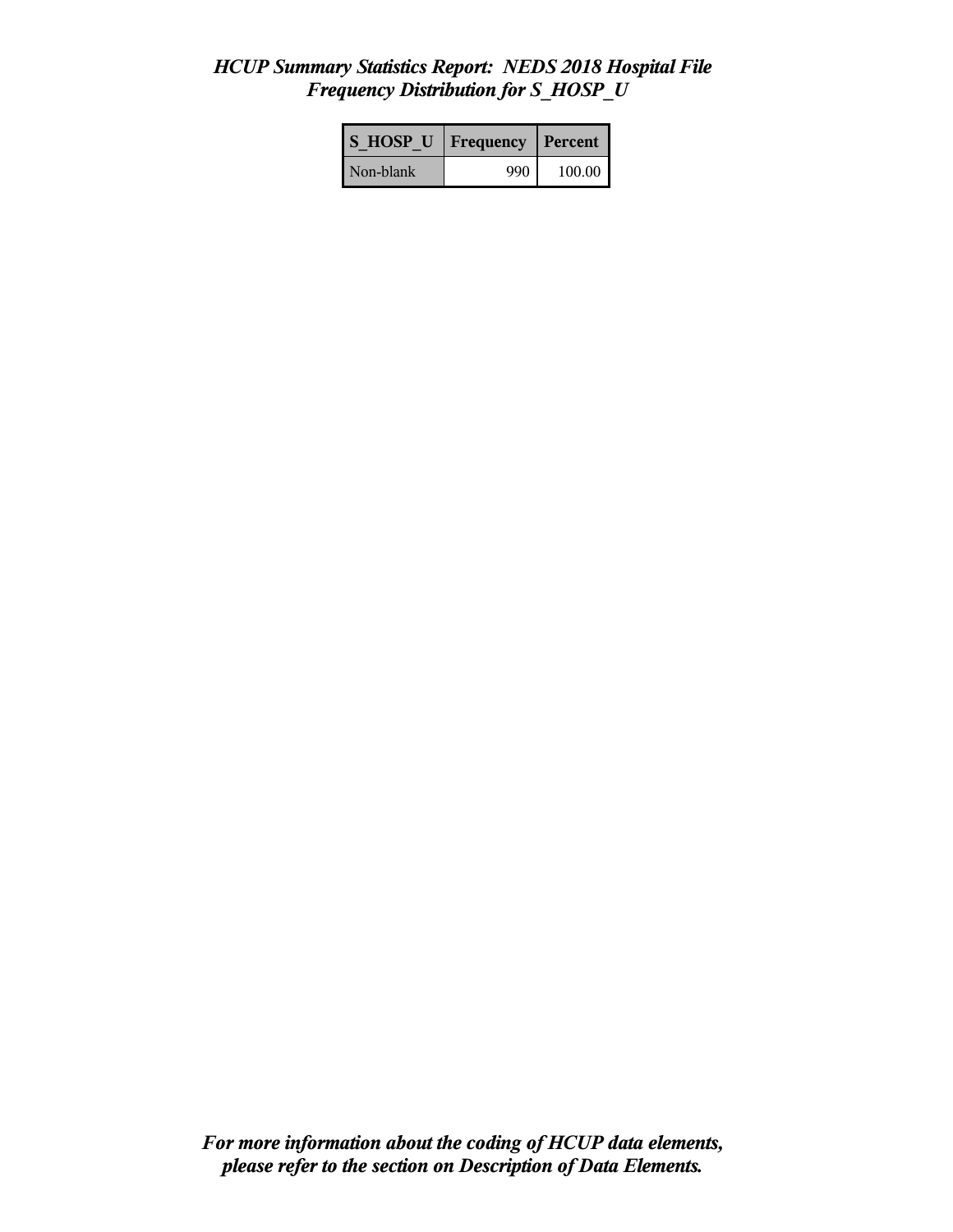### *HCUP Summary Statistics Report: NEDS 2018 Hospital File Frequency Distribution for TOTAL\_EDVISITS*

| <b>TOTAL EDVisits Frequency Percent</b> |     |        |
|-----------------------------------------|-----|--------|
| Non-blank                               | 990 | 100.00 |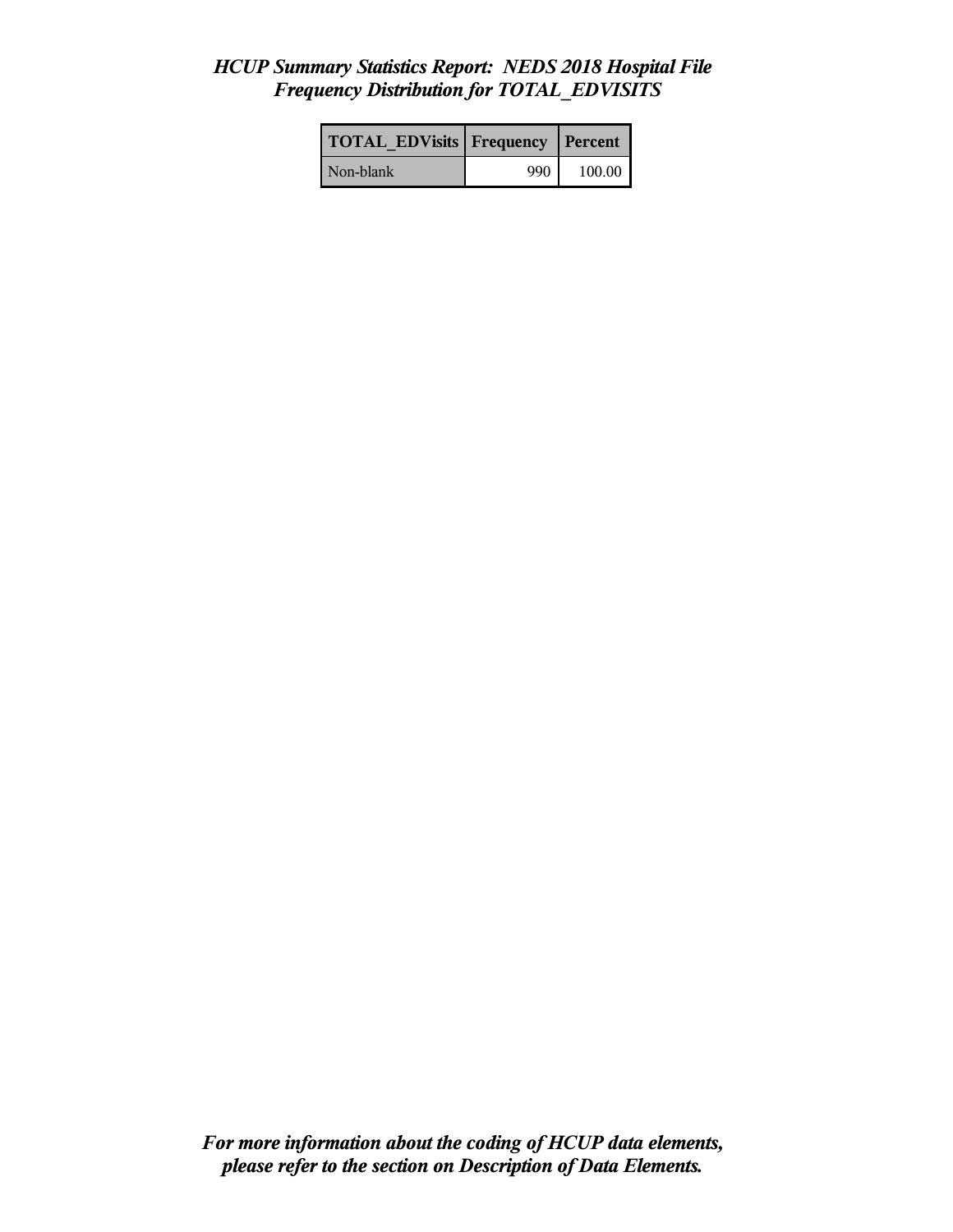## *HCUP Summary Statistics Report: NEDS 2018 Hospital File Frequency Distribution for YEAR*

|      | <b>YEAR</b> Frequency<br><b>Percent</b> |        |
|------|-----------------------------------------|--------|
| 2018 | 990                                     | 100.00 |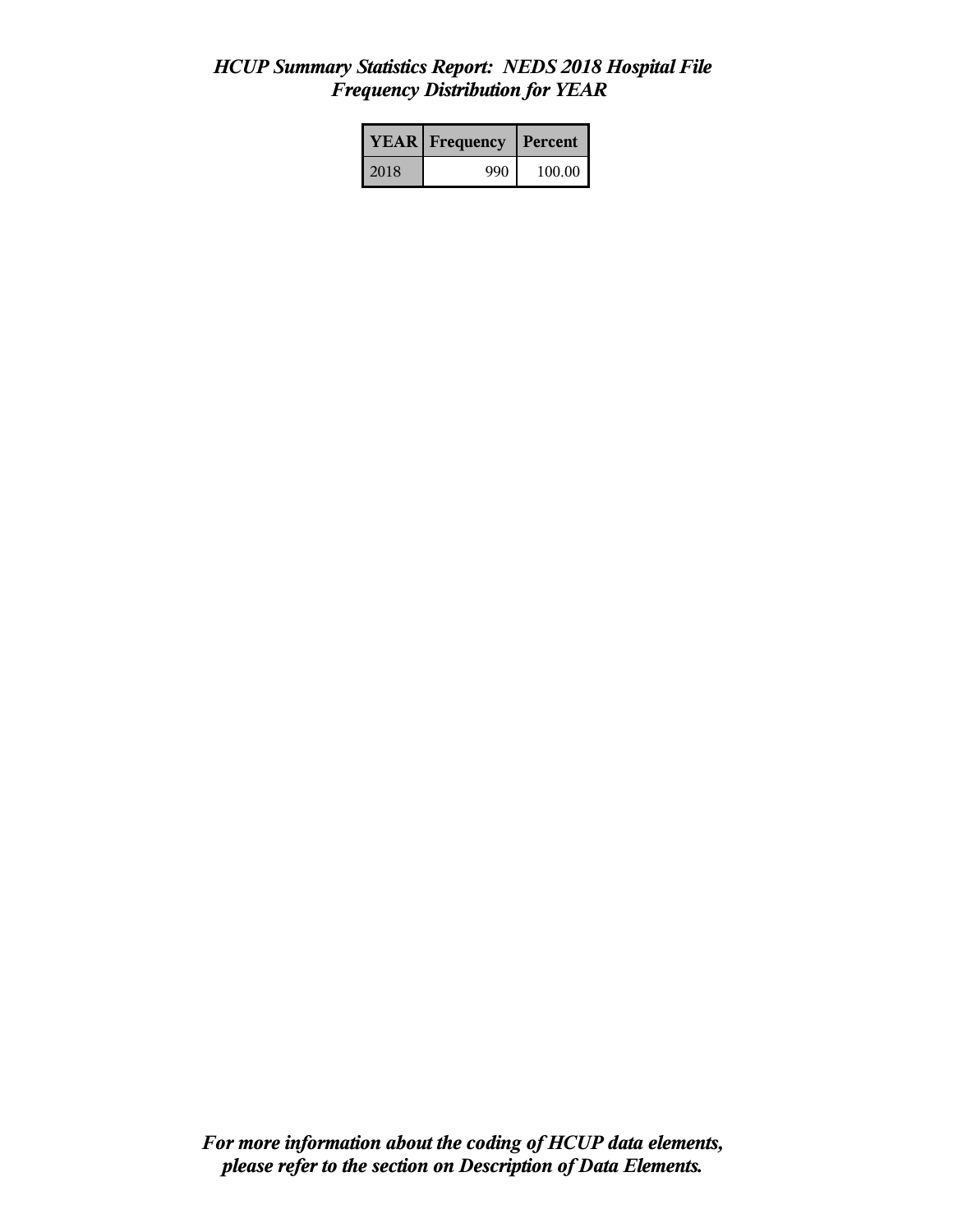| <b>Moments</b>         |            |                         |            |
|------------------------|------------|-------------------------|------------|
| N                      | 990        | <b>Sum Weights</b>      | 990        |
| <b>Mean</b>            | 4.54514638 | <b>Sum Observations</b> | 4499.69492 |
| <b>Std Deviation</b>   | 1.33518818 | Variance                | 1.78272747 |
| <b>Skewness</b>        | 0.54972979 | <b>Kurtosis</b>         | 2.66783966 |
| <b>Uncorrected SS</b>  | 22214.8895 | <b>Corrected SS</b>     | 1763.11747 |
| <b>Coeff Variation</b> | 29.3761315 | <b>Std Error Mean</b>   | 0.04243507 |

*Variable: DISCWT (Weight to ED Visits in AHA universe)*

| <b>Basic Statistical Measures</b> |          |                            |         |
|-----------------------------------|----------|----------------------------|---------|
| Location                          |          | <b>Variability</b>         |         |
| Mean                              | 4.545146 | <b>Std Deviation</b>       | 1.33519 |
| <b>Median</b>                     | 4.497838 | <b>Variance</b>            | 1.78273 |
| Mode                              | 6.225576 | Range                      | 9.60770 |
|                                   |          | <b>Interquartile Range</b> | 1.49968 |

| Tests for Location: Mu0=0 |          |                  |               |         |
|---------------------------|----------|------------------|---------------|---------|
| <b>Test</b>               |          | <b>Statistic</b> | p Value       |         |
| <b>Student's t</b>        | 107.1083 |                  | Pr> t         | < 0.001 |
| <b>Sign</b>               | M        | 495              | $Pr \geq  M $ | < 0.001 |
| <b>Signed Rank</b>        | S        | 245272.5         | $ Pr \ge  S $ | < 0.001 |

| <b>Quantiles (Definition 5)</b> |           |  |
|---------------------------------|-----------|--|
| Level                           | Quantile  |  |
| 100% Max                        | 10.348774 |  |
| 99%                             | 8.082883  |  |
| 95%                             | 6.867175  |  |
| 90%                             | 6.225576  |  |
| 75% Q3<br>5.156255              |           |  |
| 50% Median<br>4.497838          |           |  |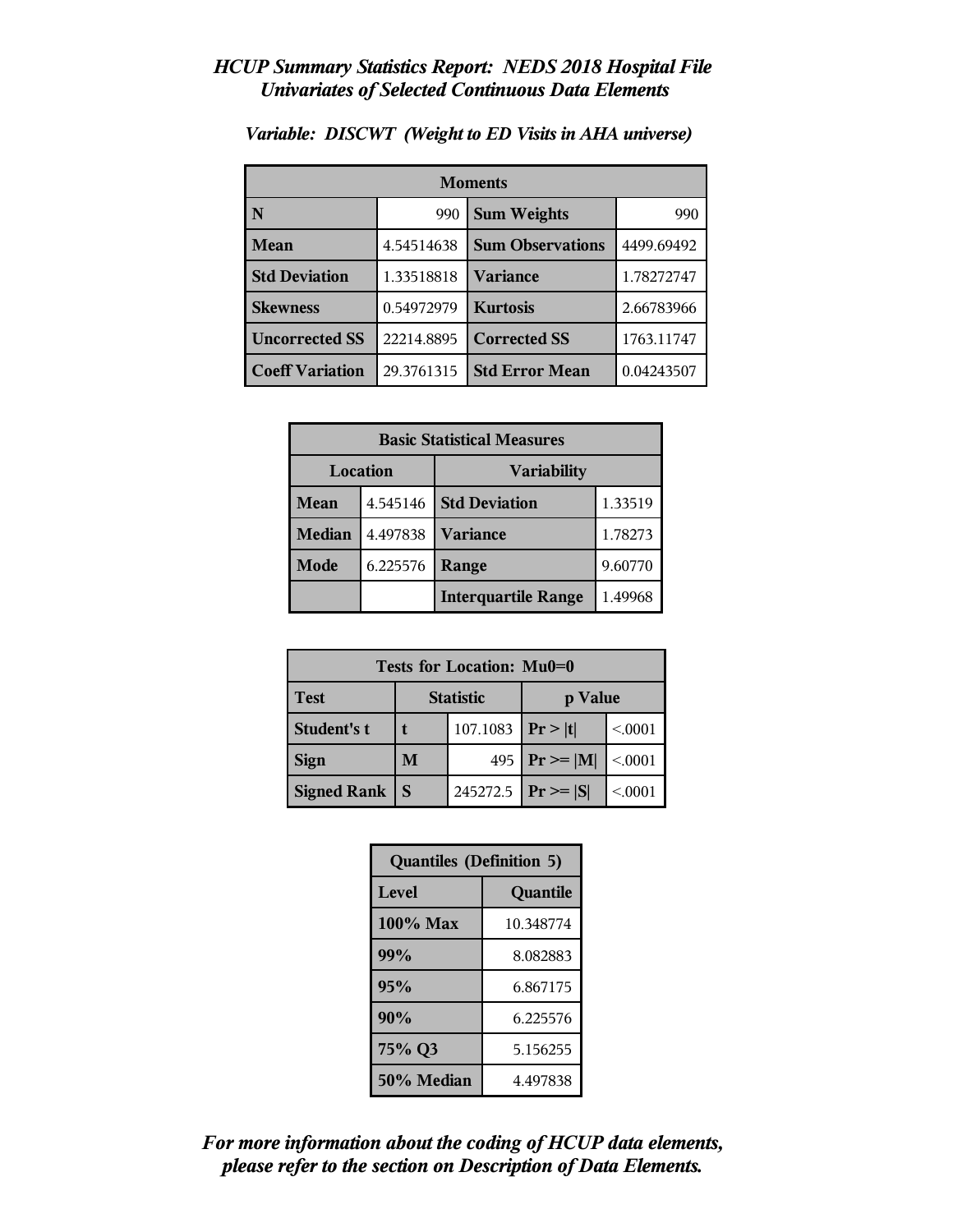| <b>Quantiles (Definition 5)</b> |          |  |
|---------------------------------|----------|--|
| Level                           | Quantile |  |
| 25% Q1                          | 3.656571 |  |
| 10%                             | 3.181408 |  |
| 5%                              | 2.571180 |  |
| $1\%$<br>0.997369               |          |  |
| $0\%$ Min                       | 0.741073 |  |

*Variable: DISCWT (Weight to ED Visits in AHA universe)*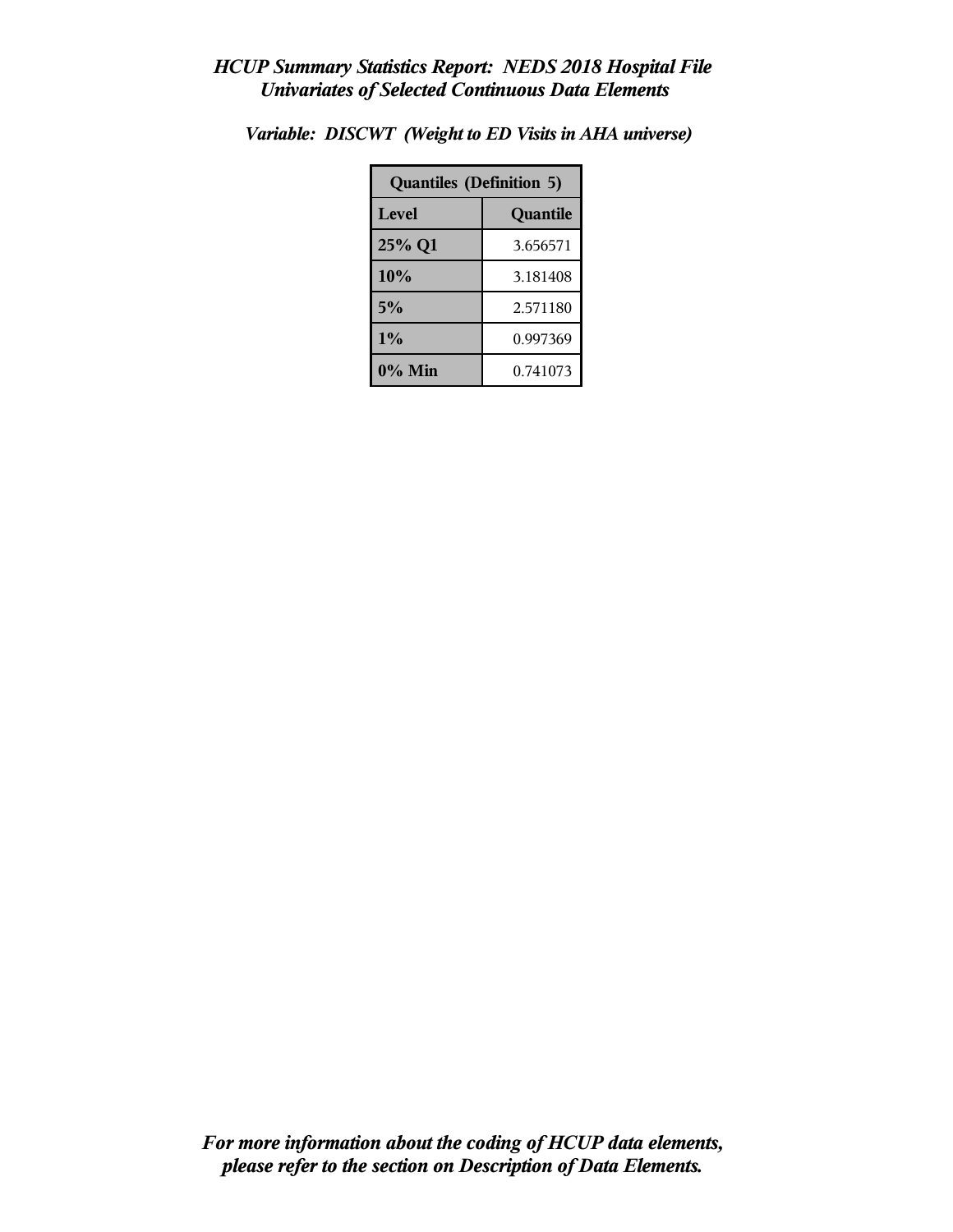| <b>Moments</b>         |                           |                         |            |
|------------------------|---------------------------|-------------------------|------------|
| N                      | <b>Sum Weights</b><br>990 |                         | 990        |
| <b>Mean</b>            | 4.62121212                | <b>Sum Observations</b> | 4575       |
| <b>Std Deviation</b>   | 0.68070064                | Variance                | 0.46335337 |
| <b>Skewness</b>        | $-3.6821096$              | <b>Kurtosis</b>         | 14.2312527 |
| <b>Uncorrected SS</b>  | 21600.3019                | <b>Corrected SS</b>     | 458.25648  |
| <b>Coeff Variation</b> | 14.7299156                | <b>Std Error Mean</b>   | 0.02163409 |

*Variable: HOSPWT (Weight to hospitals in AHA universe)*

| <b>Basic Statistical Measures</b> |          |                            |         |
|-----------------------------------|----------|----------------------------|---------|
| Location                          |          | <b>Variability</b>         |         |
| Mean                              | 4.621212 | <b>Std Deviation</b>       | 0.68070 |
| <b>Median</b>                     | 4.846154 | Variance                   | 0.46335 |
| Mode                              | 5.000000 | Range                      | 4.00000 |
|                                   |          | <b>Interquartile Range</b> | 0.25225 |

| Tests for Location: Mu0=0 |          |                  |                               |          |
|---------------------------|----------|------------------|-------------------------------|----------|
| <b>Test</b>               |          | <b>Statistic</b> | p Value                       |          |
| <b>Student's t</b>        | 213.6079 |                  | Pr >  t                       | < 0.001  |
| <b>Sign</b>               | M        | 495              | $\mathbf{Pr} \geq \mathbf{M}$ | < 0.001  |
| <b>Signed Rank</b>        | S        | 245272.5         | $ Pr \ge  S $                 | < 0.0001 |

| <b>Quantiles (Definition 5)</b> |          |  |
|---------------------------------|----------|--|
| Level                           | Quantile |  |
| $100\%$ Max                     | 5.00000  |  |
| 99%                             | 5.00000  |  |
| 95%                             | 5.00000  |  |
| 90%<br>4.96667                  |          |  |
| 75% Q3<br>4.91892               |          |  |
| 50% Median<br>4.84615           |          |  |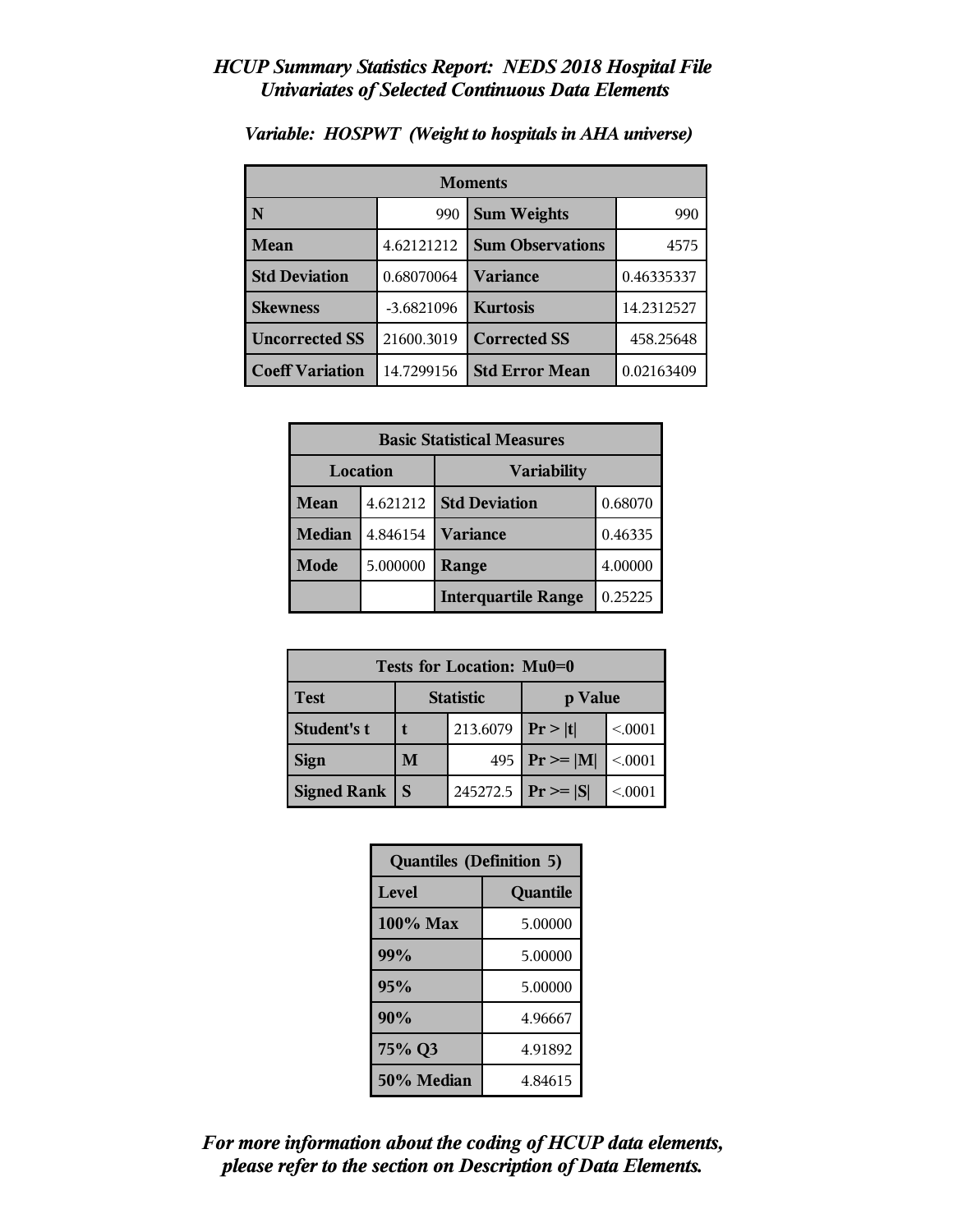| <b>Quantiles (Definition 5)</b> |          |  |
|---------------------------------|----------|--|
| Level                           | Quantile |  |
| 25% Q1                          | 4.66667  |  |
| 10%                             | 4.20000  |  |
| 5%                              | 3.50000  |  |
| 1%                              | 1.00000  |  |
| 0% Min                          | 1.00000  |  |

*Variable: HOSPWT (Weight to hospitals in AHA universe)*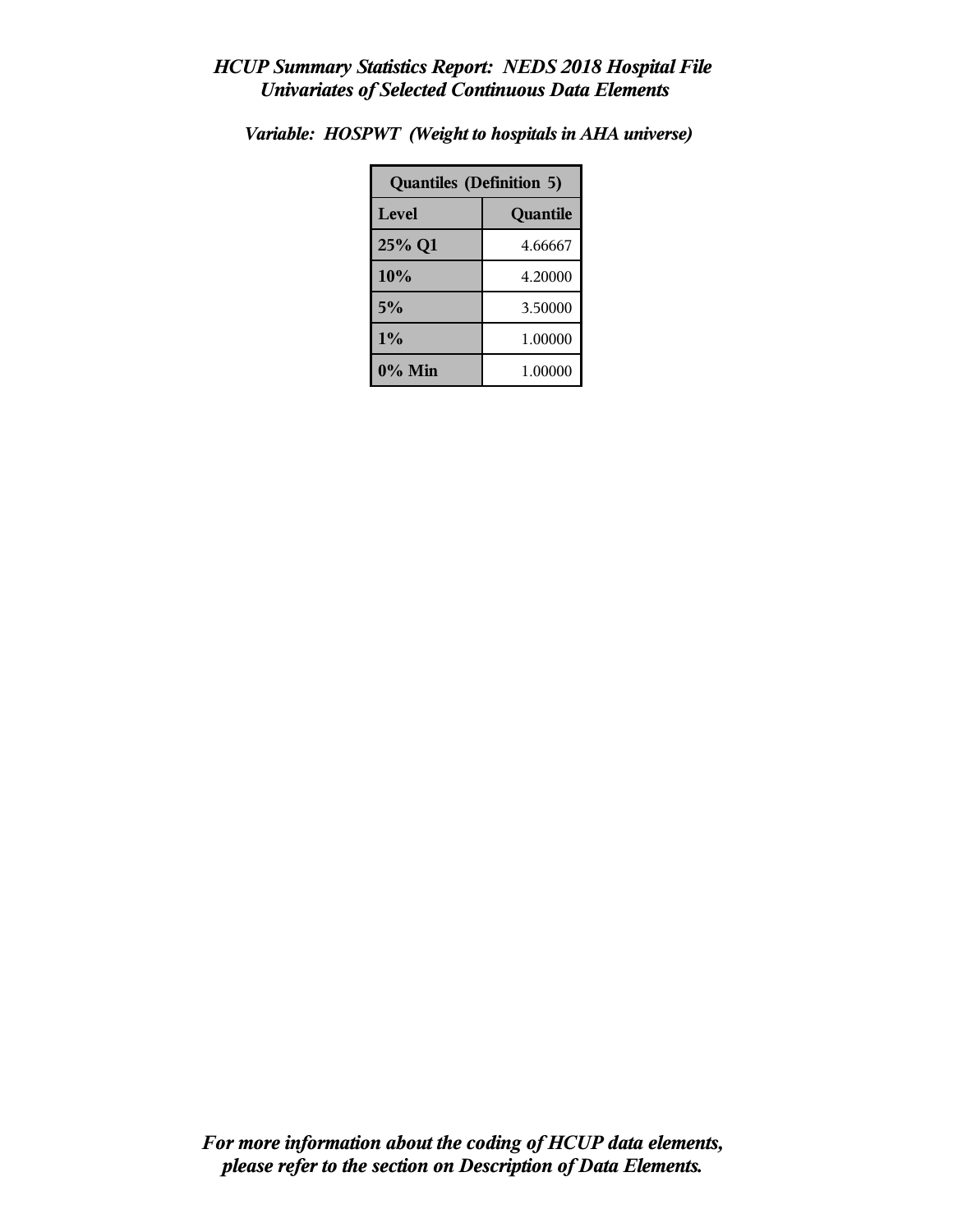| <b>Moments</b>         |            |                         |            |  |
|------------------------|------------|-------------------------|------------|--|
| N                      | 990        | <b>Sum Weights</b>      | 990        |  |
| <b>Mean</b>            | 1673893.72 | <b>Sum Observations</b> | 1657154785 |  |
| <b>Std Deviation</b>   | 1449942.06 | <b>Variance</b>         | 2.10233E12 |  |
| <b>Skewness</b>        | 1.82865444 | <b>Kurtosis</b>         | 3.57535448 |  |
| <b>Uncorrected SS</b>  | 4.85311E15 | <b>Corrected SS</b>     | 2.07921E15 |  |
| <b>Coeff Variation</b> | 86.6209153 | <b>Std Error Mean</b>   | 46082.1838 |  |

*Variable: N\_DISC\_U (Number of AHA universe ED visits in NEDS\_STRATUM)*

| <b>Basic Statistical Measures</b> |         |                                 |            |  |
|-----------------------------------|---------|---------------------------------|------------|--|
| Location<br><b>Variability</b>    |         |                                 |            |  |
| Mean                              | 1673894 | <b>Std Deviation</b><br>1449942 |            |  |
| <b>Median</b>                     | 1327741 | <b>Variance</b>                 | 2.10233E12 |  |
| <b>Mode</b>                       | 1327741 | Range                           | 6778351    |  |
|                                   |         | <b>Interquartile Range</b>      | 1546898    |  |

| Tests for Location: Mu0=0 |                             |          |                 |         |  |
|---------------------------|-----------------------------|----------|-----------------|---------|--|
| <b>Test</b>               | <b>Statistic</b><br>p Value |          |                 |         |  |
| Student's t               |                             | 36.3241  | Pr >  t         | < 0.001 |  |
| <b>Sign</b>               | 495<br>M                    |          | $ Pr \ge =  M $ | < 0.001 |  |
| <b>Signed Rank</b>        | S                           | 245272.5 | $ Pr \ge =  S $ | < 0.001 |  |

| <b>Quantiles (Definition 5)</b> |         |  |
|---------------------------------|---------|--|
| Level<br>Quantile               |         |  |
| 100% Max                        | 6822615 |  |
| 99%                             | 6822615 |  |
| 95%                             | 4600378 |  |
| 90%                             | 3176898 |  |
| 75% Q3<br>2214798               |         |  |
| 50% Median<br>1327741           |         |  |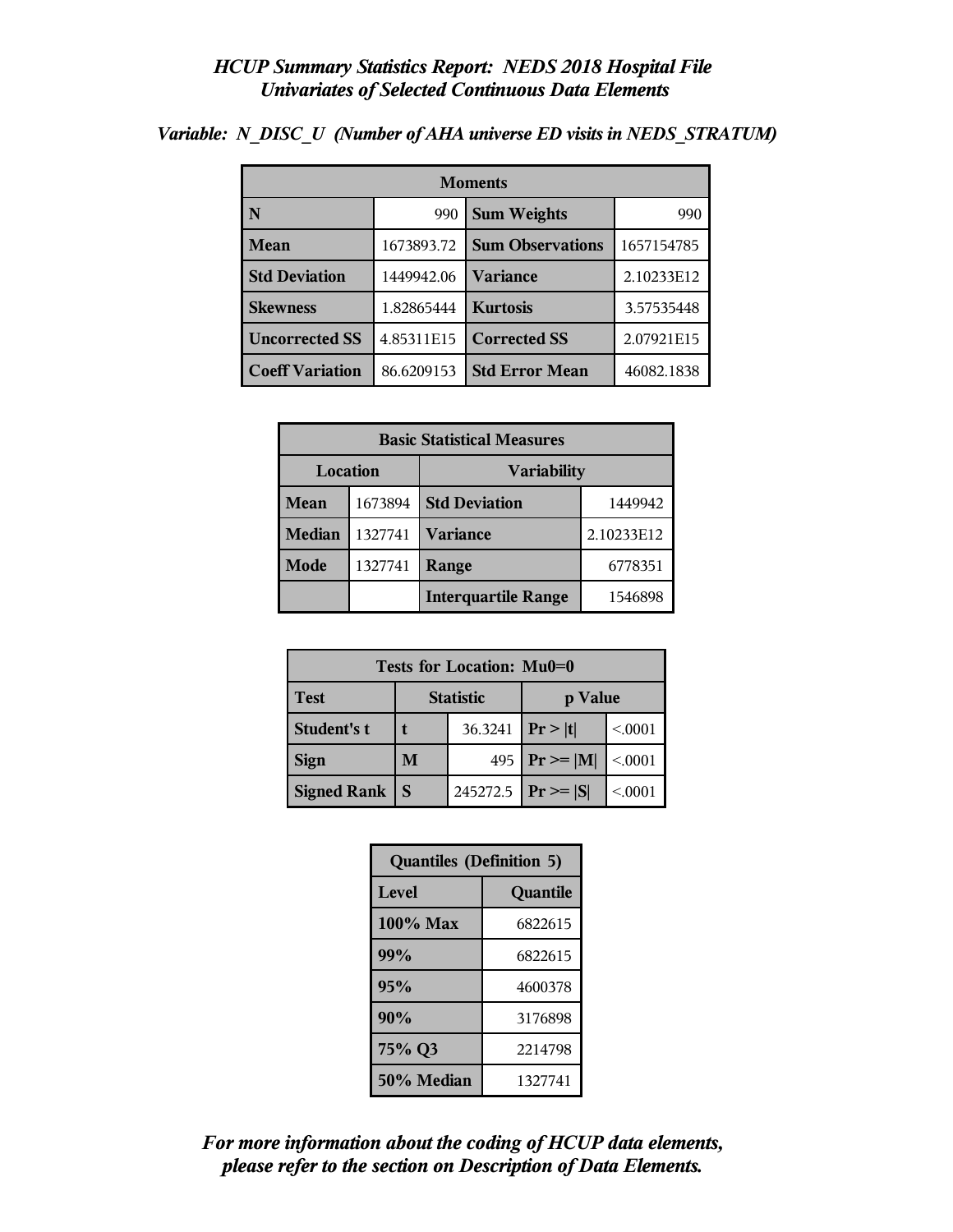*Variable: N\_DISC\_U (Number of AHA universe ED visits in NEDS\_STRATUM)*

| <b>Quantiles (Definition 5)</b> |          |  |
|---------------------------------|----------|--|
| Level                           | Quantile |  |
| 25% Q1                          | 667900   |  |
| 10%                             | 303998   |  |
| 5%                              | 216486   |  |
| 1%                              | 76965    |  |
| $0\%$ Min                       | 44264    |  |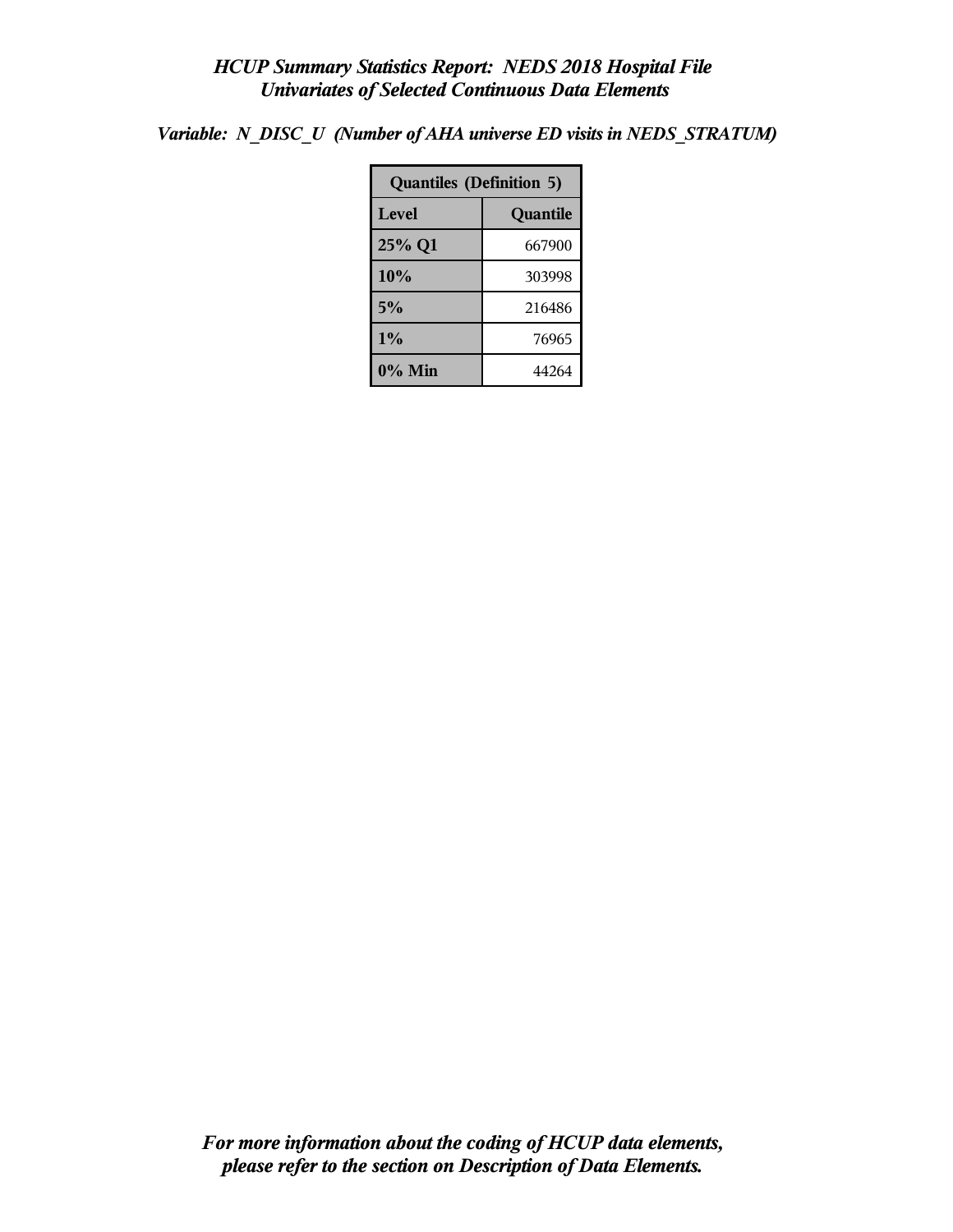| <b>Moments</b>         |            |                         |            |  |
|------------------------|------------|-------------------------|------------|--|
| N                      | 990        | <b>Sum Weights</b>      | 990        |  |
| Mean                   | 79.3555556 | <b>Sum Observations</b> | 78562      |  |
| <b>Std Deviation</b>   | 63.6306713 | Variance                | 4048.86233 |  |
| <b>Skewness</b>        | 0.95943759 | <b>Kurtosis</b>         | 0.24610001 |  |
| <b>Uncorrected SS</b>  | 10238656   | <b>Corrected SS</b>     | 4004324.84 |  |
| <b>Coeff Variation</b> | 80.184268  | <b>Std Error Mean</b>   | 2.02231549 |  |

*Variable: N\_HOSP\_U (Number of AHA universe hospitals in NEDS\_STRATUM)*

| <b>Basic Statistical Measures</b> |          |                                  |           |  |
|-----------------------------------|----------|----------------------------------|-----------|--|
| Location<br><b>Variability</b>    |          |                                  |           |  |
| Mean                              | 79.35556 | <b>Std Deviation</b><br>63.63067 |           |  |
| Median                            | 64.00000 | <b>Variance</b><br>4049          |           |  |
| <b>Mode</b>                       | 47.00000 | Range                            | 244.00000 |  |
|                                   |          | <b>Interquartile Range</b>       | 87.00000  |  |

*Note: The mode displayed is the smallest of 2 modes with a count of 50.*

| Tests for Location: Mu0=0                  |          |  |                         |         |  |
|--------------------------------------------|----------|--|-------------------------|---------|--|
| <b>Statistic</b><br><b>Test</b><br>p Value |          |  |                         |         |  |
| <b>Student's t</b>                         | 39.23995 |  | Pr> t                   | < 0.001 |  |
| <b>Sign</b>                                | M        |  | 495   $Pr \ge  M $      | < 0.001 |  |
| <b>Signed Rank</b>                         |          |  | 245272.5   $Pr \ge  S $ | < 0001  |  |

| <b>Quantiles (Definition 5)</b> |          |  |
|---------------------------------|----------|--|
| Level                           | Quantile |  |
| $100\%$ Max                     | 246      |  |
| 99%                             | 246      |  |
| 95%                             | 246      |  |
| 90%                             | 167      |  |
| 75% Q3                          | 112      |  |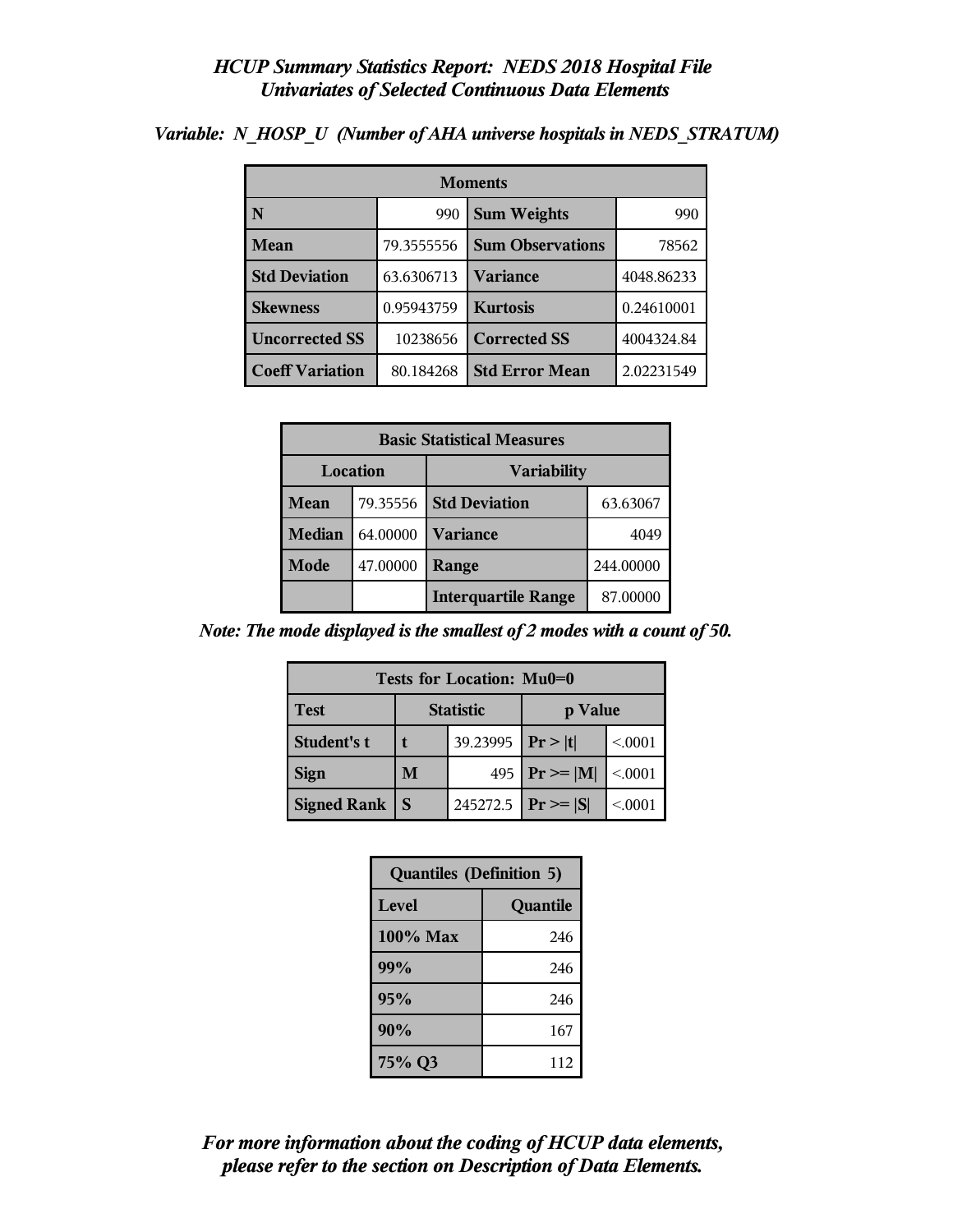*Variable: N\_HOSP\_U (Number of AHA universe hospitals in NEDS\_STRATUM)*

| <b>Quantiles (Definition 5)</b> |    |  |
|---------------------------------|----|--|
| Level<br>Quantile               |    |  |
| 50% Median                      | 64 |  |
| 25% Q1                          | 25 |  |
| 10%                             | 13 |  |
| 5%                              |    |  |
| $1\%$                           | 2  |  |
| $0\%$ Min                       |    |  |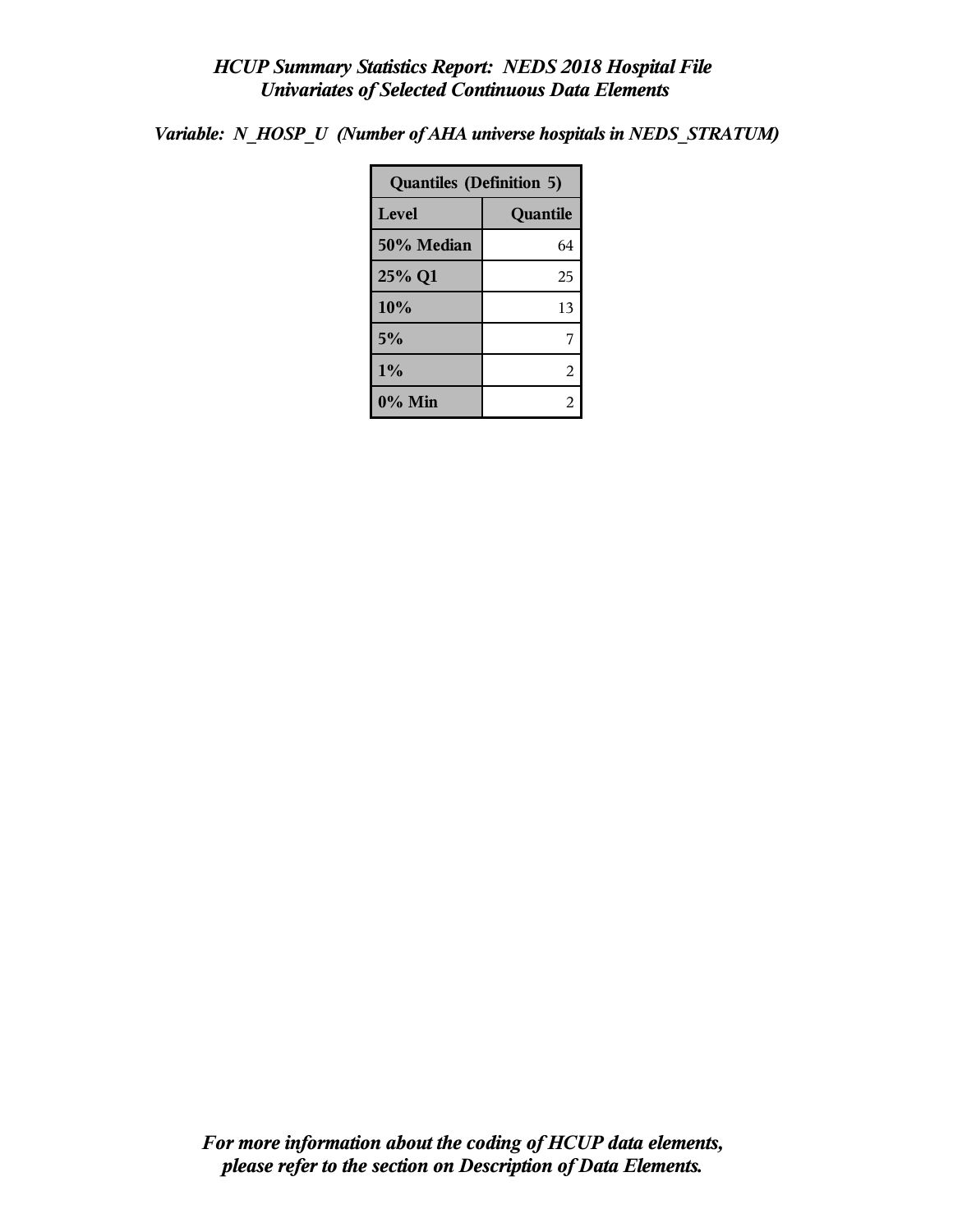| <b>Moments</b>         |            |                         |            |
|------------------------|------------|-------------------------|------------|
| N                      | 990        | <b>Sum Weights</b>      | 990        |
| Mean                   | 394733.845 | <b>Sum Observations</b> | 390786507  |
| <b>Std Deviation</b>   | 372178.543 | <b>Variance</b>         | 1.38517E11 |
| <b>Skewness</b>        | 2.2392616  | <b>Kurtosis</b>         | 5.85345785 |
| <b>Uncorrected SS</b>  | 2.9125E14  | <b>Corrected SS</b>     | 1.36993E14 |
| <b>Coeff Variation</b> | 94.2859467 | <b>Std Error Mean</b>   | 11828.6106 |

*Variable: S\_DISC\_U (Number of sample discharges in NEDS\_STRATUM)*

| <b>Basic Statistical Measures</b> |          |                            |            |  |  |
|-----------------------------------|----------|----------------------------|------------|--|--|
| Location<br><b>Variability</b>    |          |                            |            |  |  |
| Mean                              | 394733.8 | <b>Std Deviation</b>       | 372179     |  |  |
| <b>Median</b>                     | 298451.0 | <b>Variance</b>            | 1.38517E11 |  |  |
| Mode                              | 213272.0 | Range                      | 1924501    |  |  |
|                                   |          | <b>Interquartile Range</b> | 355981     |  |  |

| Tests for Location: Mu0=0 |                             |          |                    |         |  |  |
|---------------------------|-----------------------------|----------|--------------------|---------|--|--|
| Test                      | <b>Statistic</b><br>p Value |          |                    |         |  |  |
| Student's t               | 33.37111                    |          | Pr >  t            | < 0.001 |  |  |
| <b>Sign</b>               | M                           |          | 495   $Pr \ge  M $ | < .0001 |  |  |
| <b>Signed Rank</b><br>S   |                             | 245272.5 | $ Pr \ge  S $      | < 0.001 |  |  |

| <b>Quantiles (Definition 5)</b> |         |  |  |
|---------------------------------|---------|--|--|
| Level<br>Quantile               |         |  |  |
| 100% Max                        | 1939444 |  |  |
| 99%                             | 1939444 |  |  |
| 95%                             | 1136628 |  |  |
| 90%                             | 764161  |  |  |
| 75% Q3                          | 504597  |  |  |
| 50% Median                      | 298451  |  |  |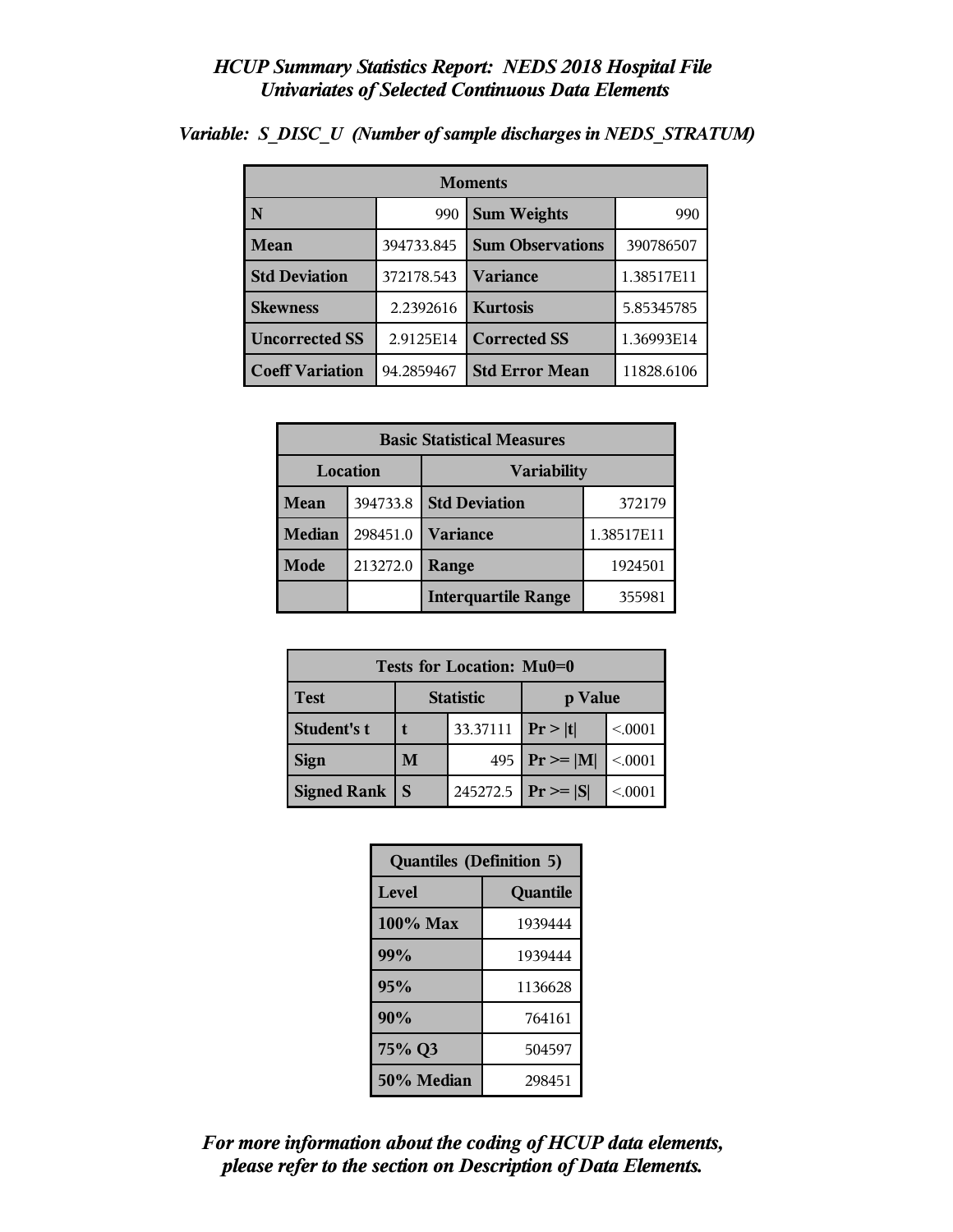| <b>Quantiles (Definition 5)</b> |          |  |  |
|---------------------------------|----------|--|--|
| Level                           | Quantile |  |  |
| 25% Q1                          | 148616   |  |  |
| 10%                             | 93536    |  |  |
| 5%                              | 45309    |  |  |
| 1%                              | 24034    |  |  |
| 0% Min                          | 14943    |  |  |

*Variable: S\_DISC\_U (Number of sample discharges in NEDS\_STRATUM)*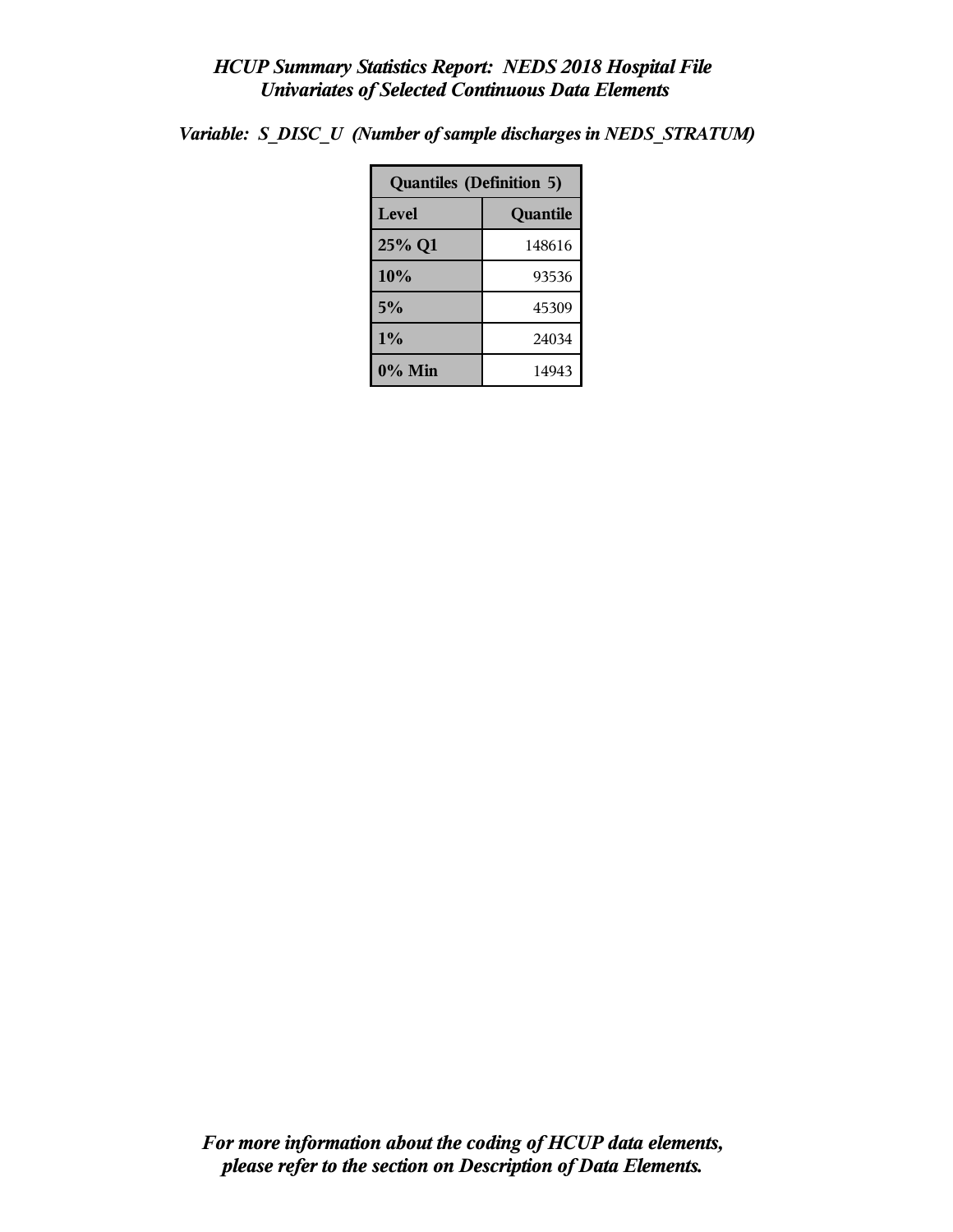| <b>Moments</b>                     |            |                         |            |  |  |
|------------------------------------|------------|-------------------------|------------|--|--|
| N                                  | 990        | <b>Sum Weights</b>      | 990        |  |  |
| Mean                               | 16.3757576 | <b>Sum Observations</b> | 16212      |  |  |
| <b>Std Deviation</b><br>12.7557049 |            | Variance                | 162.708006 |  |  |
| <b>Skewness</b>                    | 0.98600824 | <b>Kurtosis</b>         | 0.30103032 |  |  |
| <b>Uncorrected SS</b><br>426402    |            | <b>Corrected SS</b>     | 160918.218 |  |  |
| <b>Coeff Variation</b>             | 77.8938305 | <b>Std Error Mean</b>   | 0.40540291 |  |  |

*Variable: S\_HOSP\_U (Number of sample hospitals in NEDS\_STRATUM)*

| <b>Basic Statistical Measures</b> |          |                            |           |  |  |
|-----------------------------------|----------|----------------------------|-----------|--|--|
| Location<br><b>Variability</b>    |          |                            |           |  |  |
| <b>Mean</b>                       | 16.37576 | <b>Std Deviation</b>       | 12.75570  |  |  |
| <b>Median</b>                     | 13.00000 | <b>Variance</b>            | 162.70801 |  |  |
| Mode                              | 10.00000 | Range                      | 48.00000  |  |  |
|                                   |          | <b>Interquartile Range</b> | 18.00000  |  |  |

| Tests for Location: Mu0=0 |                             |          |               |         |  |  |
|---------------------------|-----------------------------|----------|---------------|---------|--|--|
| <b>Test</b>               | <b>Statistic</b><br>p Value |          |               |         |  |  |
| Student's t               |                             | 40.39378 | Pr >  t       | < 0001  |  |  |
| <b>Sign</b>               | M<br>495                    |          | $Pr \geq  M $ | < 0.001 |  |  |
| <b>Signed Rank</b>        | S                           |          | $ Pr \ge  S $ | < 0.001 |  |  |

| <b>Quantiles (Definition 5)</b> |          |  |  |
|---------------------------------|----------|--|--|
| <b>Level</b>                    | Quantile |  |  |
| $100\%$ Max                     | 50       |  |  |
| 99%                             | 50       |  |  |
| 95%                             | 50       |  |  |
| 90%                             | 34       |  |  |
| 75% Q3                          | 23       |  |  |
| 50% Median                      | 13       |  |  |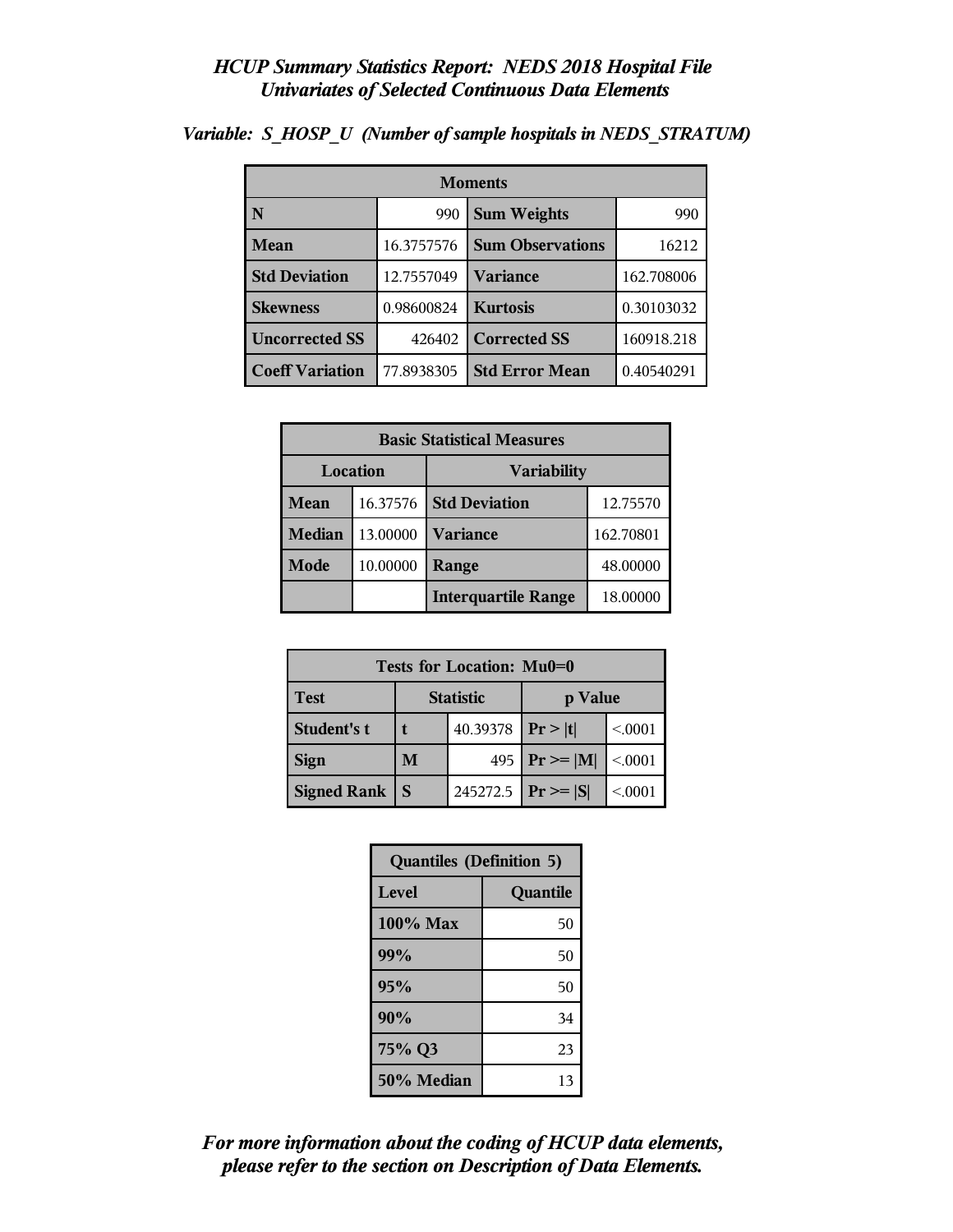| <b>Quantiles (Definition 5)</b> |          |  |
|---------------------------------|----------|--|
| Level                           | Quantile |  |
| 25% Q1                          | 5        |  |
| 10%                             | 3        |  |
| 5%                              | 2        |  |
| 1%                              | 2        |  |
| 0% Min                          | 2        |  |

*Variable: S\_HOSP\_U (Number of sample hospitals in NEDS\_STRATUM)*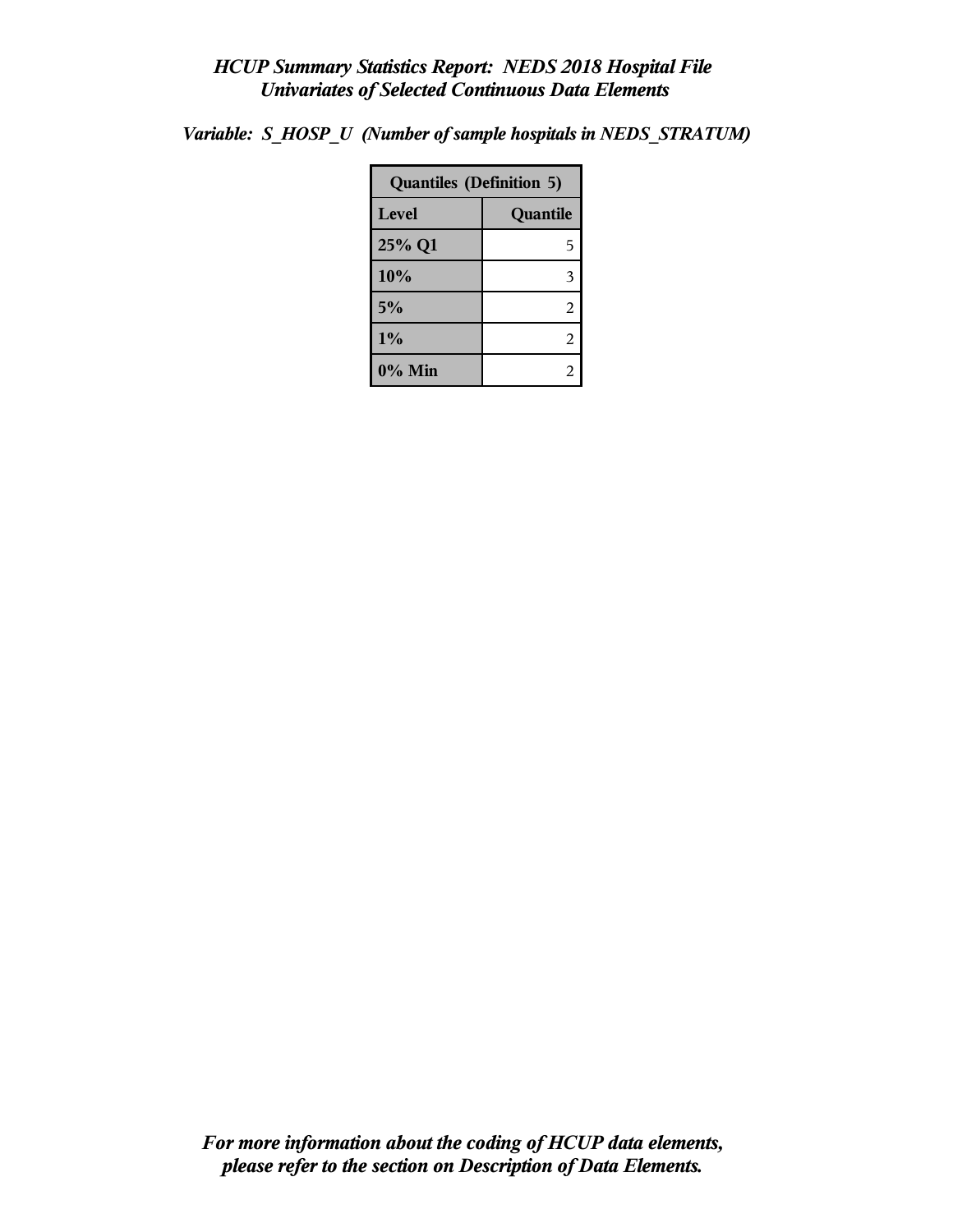| <b>Moments</b>                      |            |                         |            |  |  |
|-------------------------------------|------------|-------------------------|------------|--|--|
|                                     | 990        | <b>Sum Weights</b>      | 990        |  |  |
| <b>Mean</b>                         | 36169.6465 | <b>Sum Observations</b> | 35807950   |  |  |
| <b>Std Deviation</b>                | 42581.2249 | Variance                | 1813160712 |  |  |
| <b>Skewness</b>                     | 4.35893531 | <b>Kurtosis</b>         | 40.8869791 |  |  |
| <b>Uncorrected SS</b><br>3.08838E12 |            | <b>Corrected SS</b>     | 1.79322E12 |  |  |
| <b>Coeff Variation</b>              | 117.726406 | <b>Std Error Mean</b>   | 1353.32016 |  |  |

*Variable: TOTAL\_EDVisits (Total number of ED visits from this hospital in the NEDS)*

| <b>Basic Statistical Measures</b> |          |                            |            |  |  |
|-----------------------------------|----------|----------------------------|------------|--|--|
| Location<br><b>Variability</b>    |          |                            |            |  |  |
| Mean                              | 36169.65 | <b>Std Deviation</b>       | 42581      |  |  |
| <b>Median</b>                     | 24805.50 | <b>Variance</b>            | 1813160712 |  |  |
| Mode                              | 825.00   | Range                      | 613123     |  |  |
|                                   |          | <b>Interquartile Range</b> | 42508      |  |  |

*Note: The mode displayed is the smallest of 6 modes with a count of 2.*

| Tests for Location: Mu0=0                  |                      |  |                         |         |  |  |
|--------------------------------------------|----------------------|--|-------------------------|---------|--|--|
| <b>Statistic</b><br><b>Test</b><br>p Value |                      |  |                         |         |  |  |
| Student's t                                | 26.7266   $Pr >  t $ |  |                         | < 0.001 |  |  |
| <b>Sign</b>                                | M                    |  | 495   $Pr \ge  M $      | < 0.001 |  |  |
| Signed Rank                                | <b>S</b>             |  | 245272.5   $Pr \ge  S $ | < 0001  |  |  |

| <b>Quantiles (Definition 5)</b> |          |
|---------------------------------|----------|
| <b>Level</b>                    | Quantile |
| $100\%$ Max                     | 613143.0 |
| 99%                             | 180728.0 |
| 95%                             | 105555.0 |
| 90%                             | 81166.5  |
| 75% Q3                          | 50414.0  |